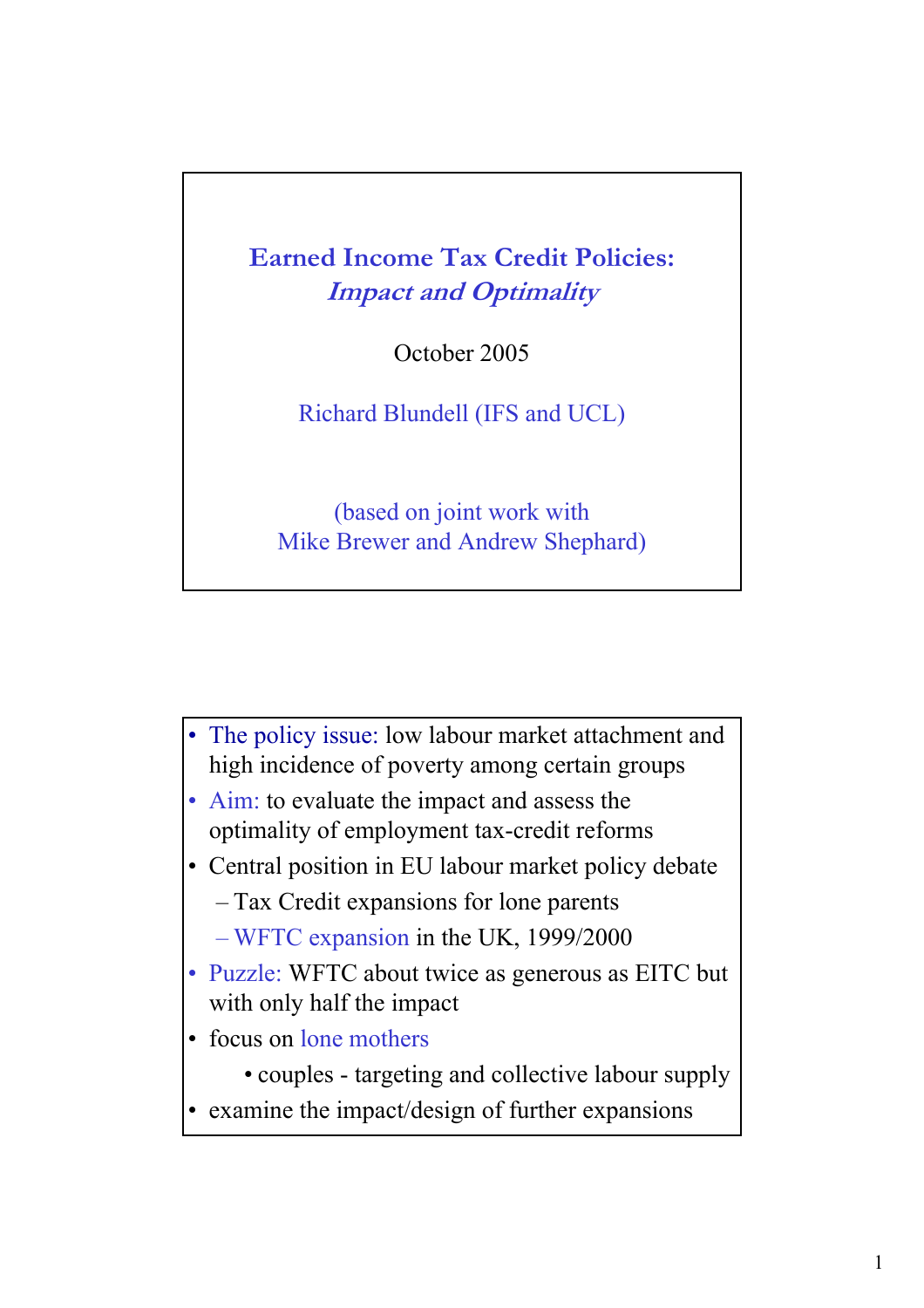## Layout of the presentation

- Policy Context
- Structure of the reforms/treatment
- Ex-post evaluation of historic reforms
- Ex-ante structural evaluation model
- Robustness of ex-ante model
- Optimality of reforms
- Impact on new tax credit policy in Britian

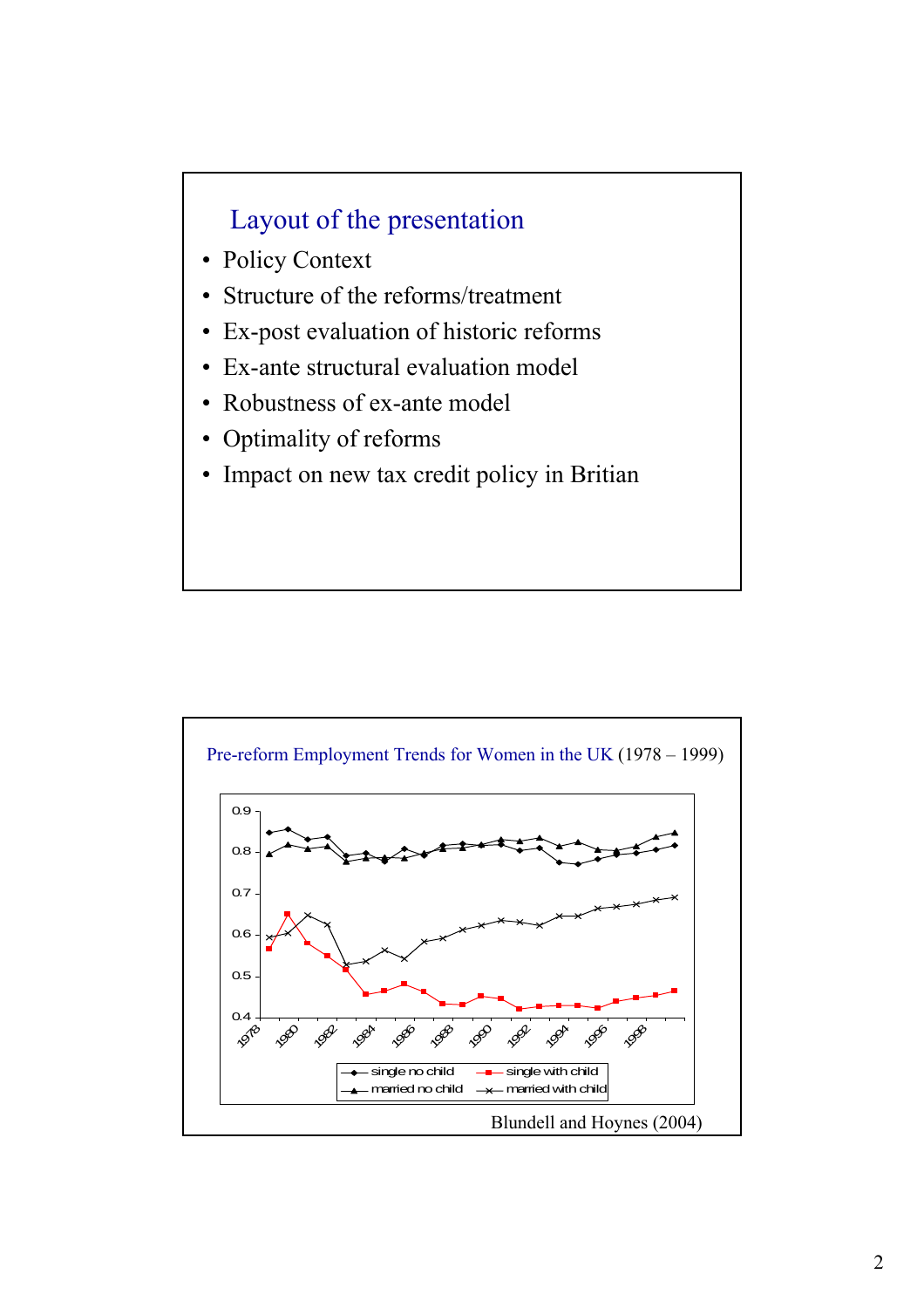

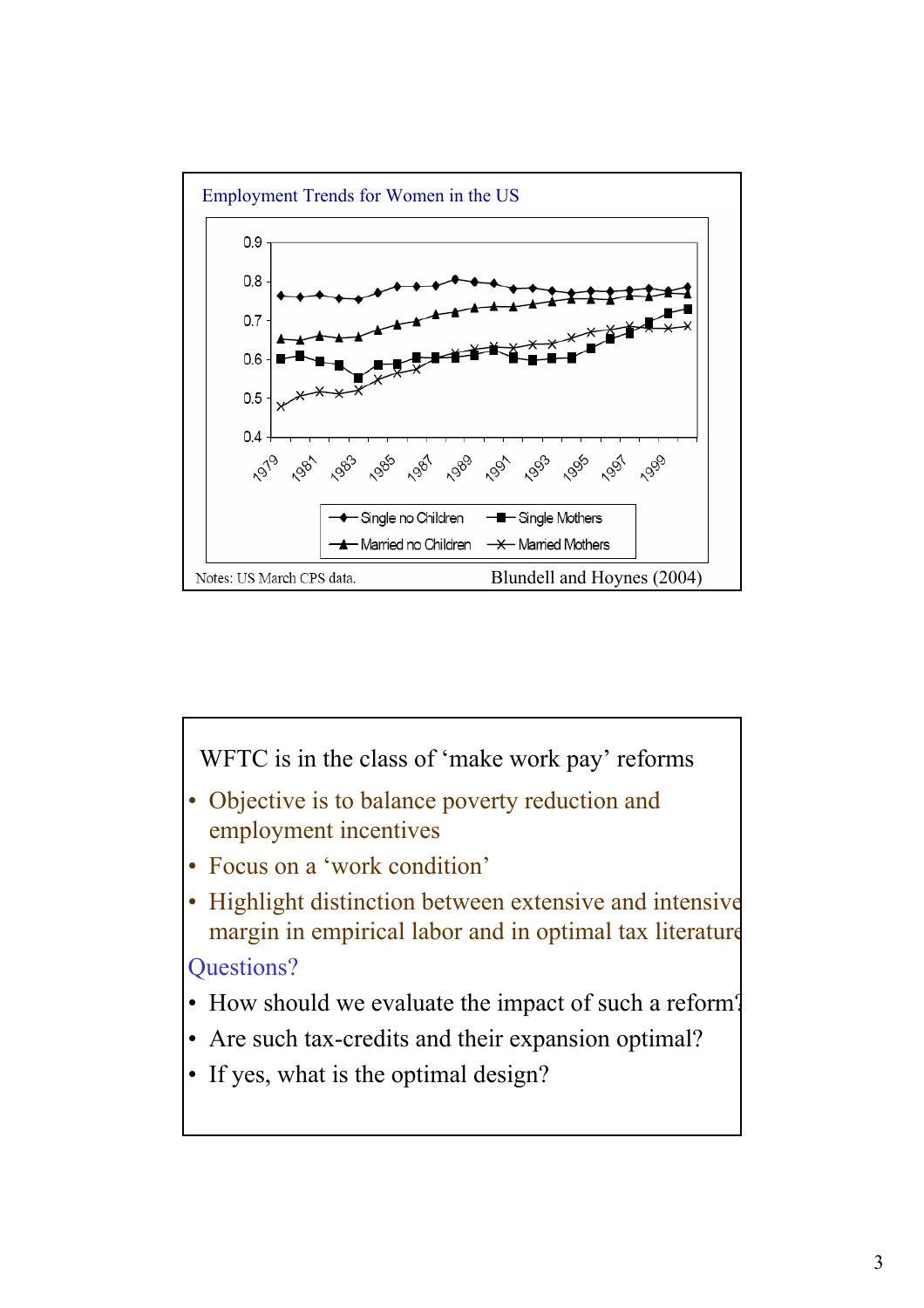Focus on WFTC reform (compare with EITC)

- WFTC reform has had a big impact on the policy debate in Europe
- influenced by EITC expansion in the US
- expanded the generosity of the UK in-work benefit system
	- the move from Family Credit to WFTC.
- ex-ante evaluation in 1999
- 2004 further expansion in generosity and extension of eligibility to individuals without children
	- raises important issues about design time limits etc.

Three criteria for eligibility in WFTC:

- work eligibility
	- 16 or more hours per week
- family eligibility
	- children in full time education
- income eligibility
	- family net income below a certain threshold given by an adult credit plus age-dependent amounts for each child
	- once income is above the threshold then the amount of credit is tapered away at 55% per extra pound of net income – previously 70%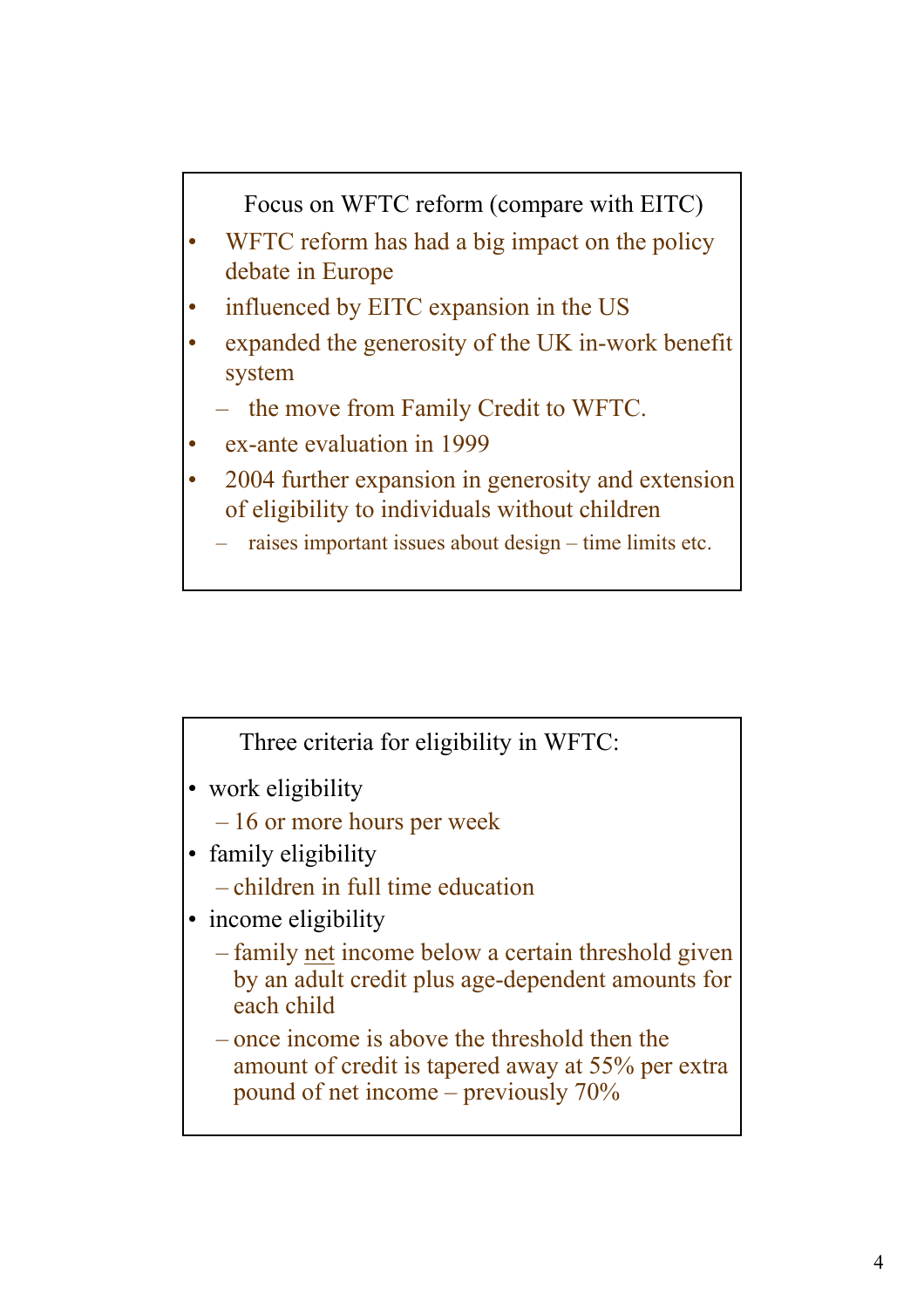

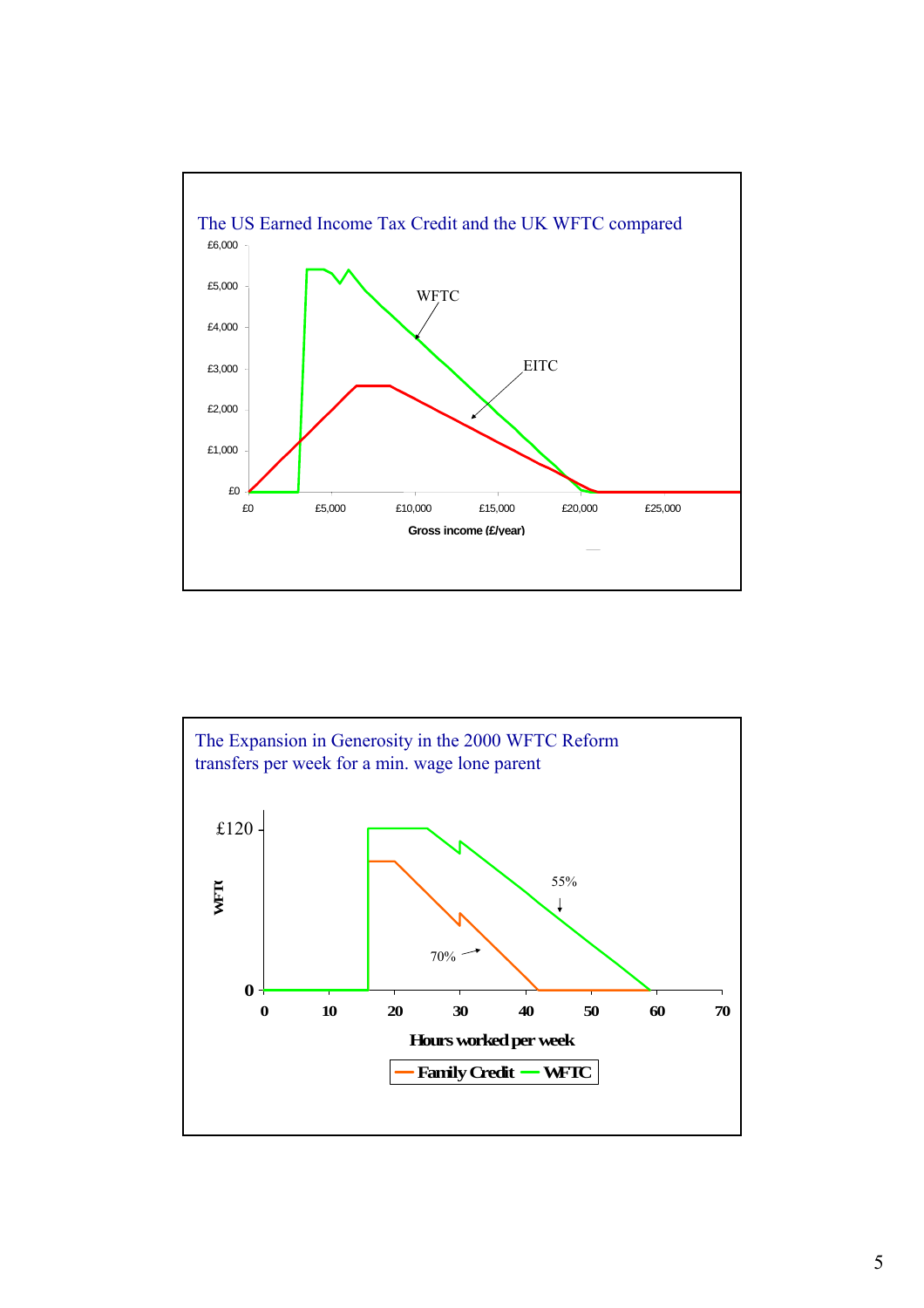|                                | Adult   |             | Child Element, Age  |                     |
|--------------------------------|---------|-------------|---------------------|---------------------|
|                                | Element | $0$ to $10$ | $11 \text{ to } 15$ | $16 \text{ to } 18$ |
| March 1999 $(FC)$              | £53.80  | £16.40      | £22.60              | £28.00              |
| October 1999                   | £56.60  | £21.50      | £22.60              | £28.00              |
| March 2000                     | £56.60  | £22.60      | £22.60              | £28.00              |
| June 2001.                     | £61.90  | £27.30      | £27.30              | £28.00              |
| June 2002.                     | £64.40  | £27.30      | £27.30              | £28.00              |
| Real Increase<br>$(1999-2002)$ | 19.7%   | 66.4%       | 20.5%               | $0.0\%$             |

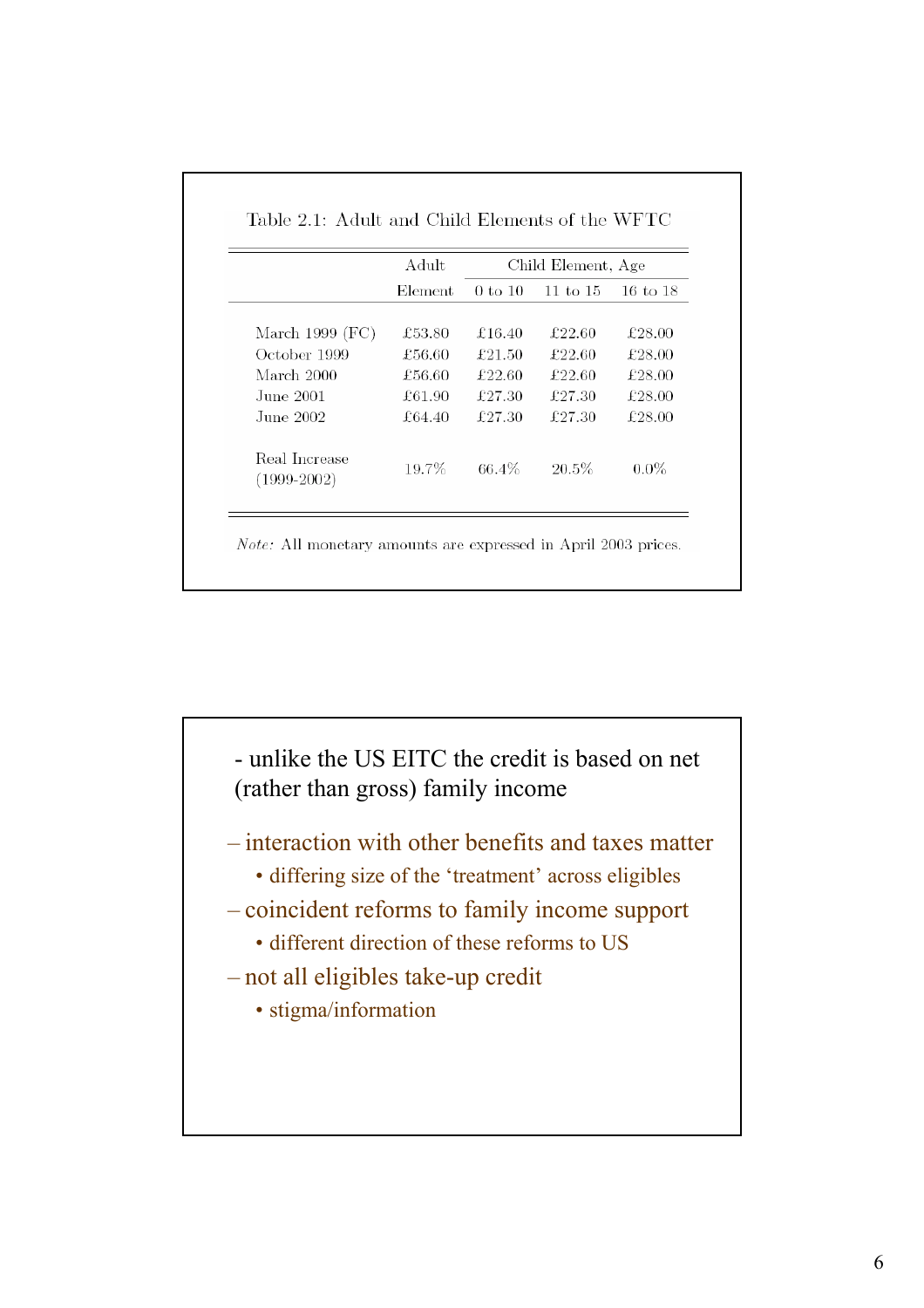

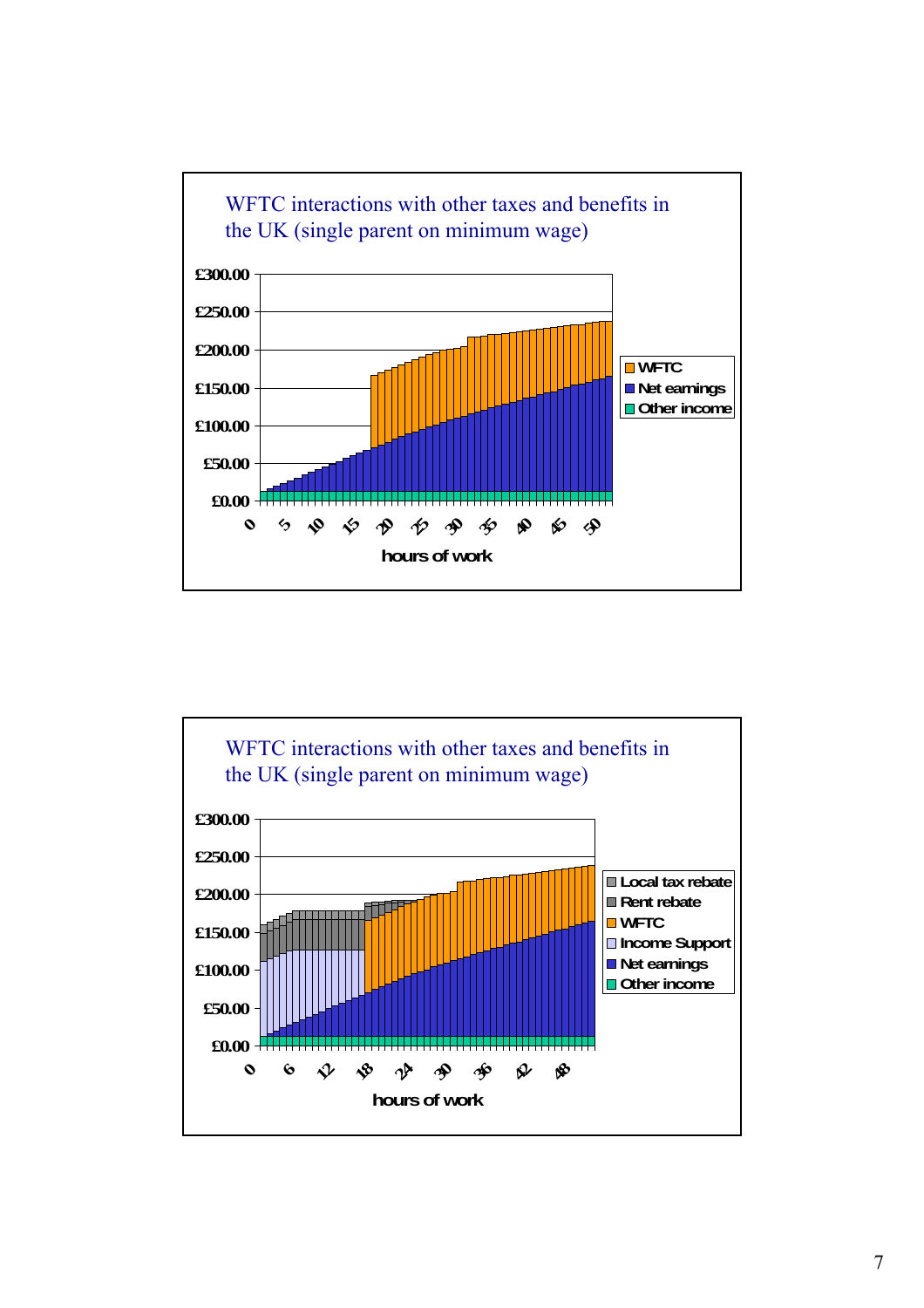

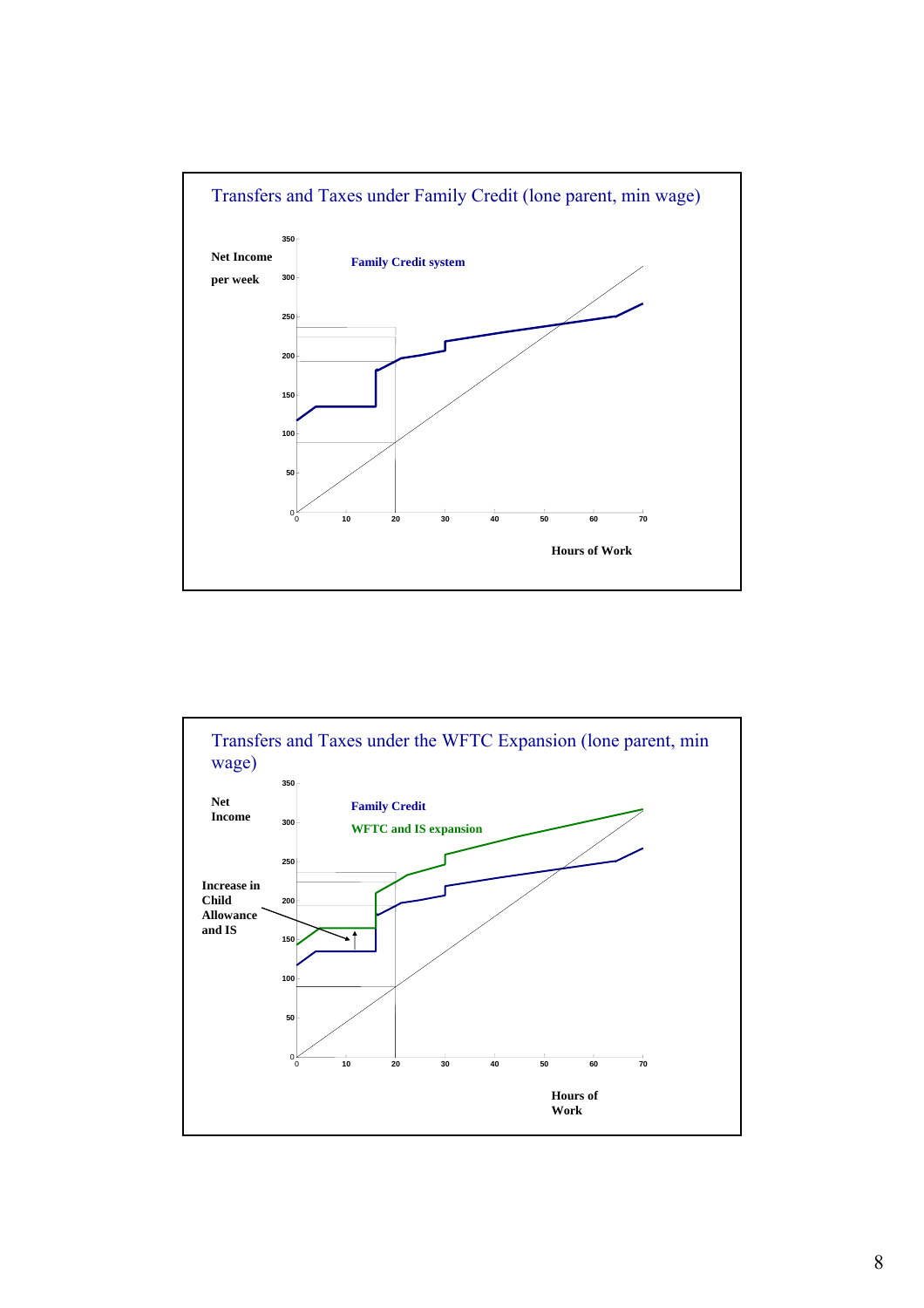|               |             | Child Element, Age |          |
|---------------|-------------|--------------------|----------|
|               | $0$ to $10$ | $11$ to $15$       | 16 to 18 |
| March 1999    | £21.90      | £28.00             | £33.50   |
| October 1999  | £27.00      | £28.00             | £33.50   |
| March 2000    | £28.40      | £28.40             | £33.80   |
| March 2001    | £33.00      | £33.00             | £33.80   |
| October 2001  | £34.50      | £34.50             | £35.40   |
| March 2002    | £34.50      | £34.50             | £35.40   |
| October 2002  | £38.10      | £38.10             | £39.00   |
| April 2003    | £38.50      | £38.50             | £38.50   |
| Real Increase | 76.2%       | 37.3%              | 14.9%    |
|               |             |                    |          |



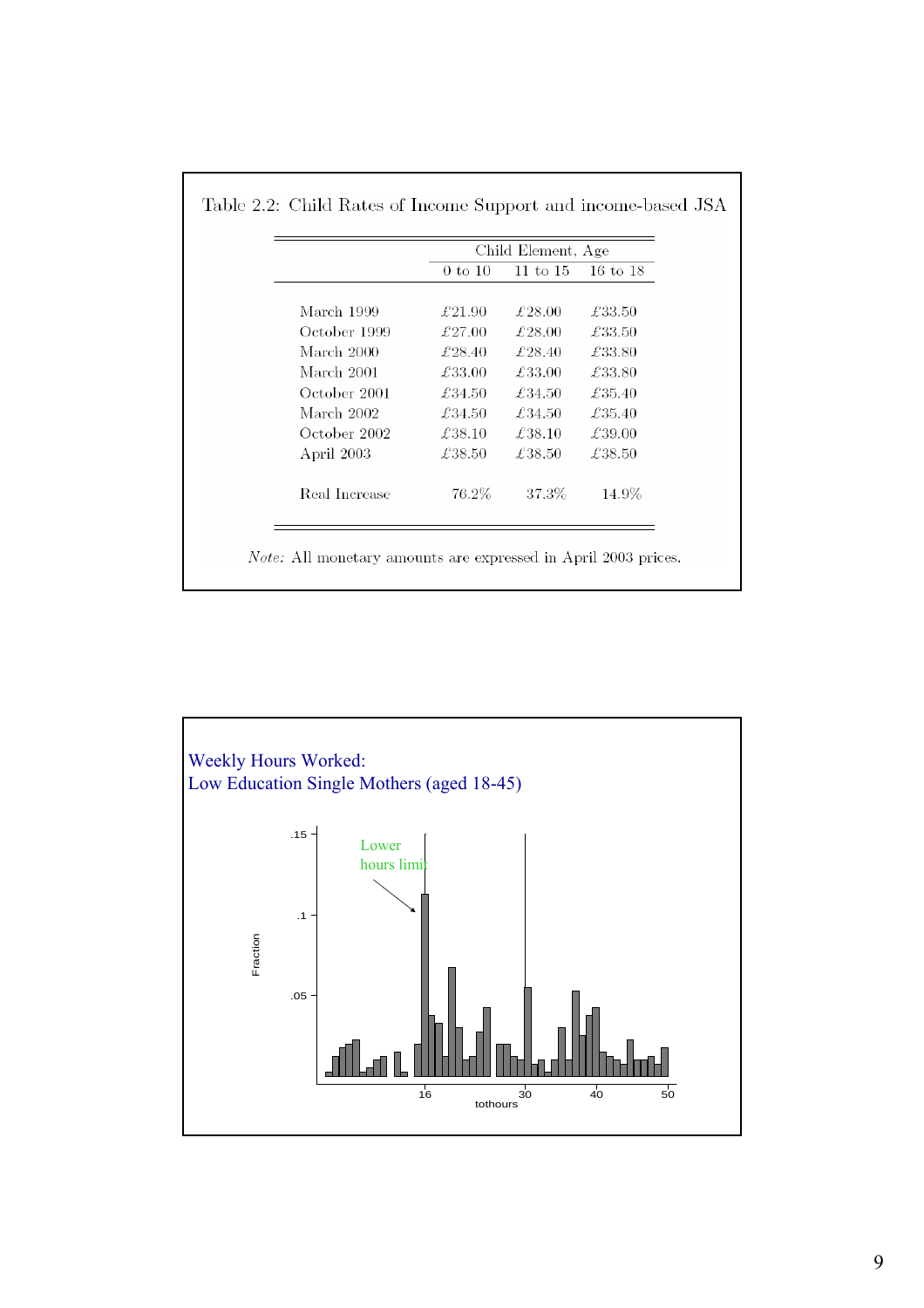

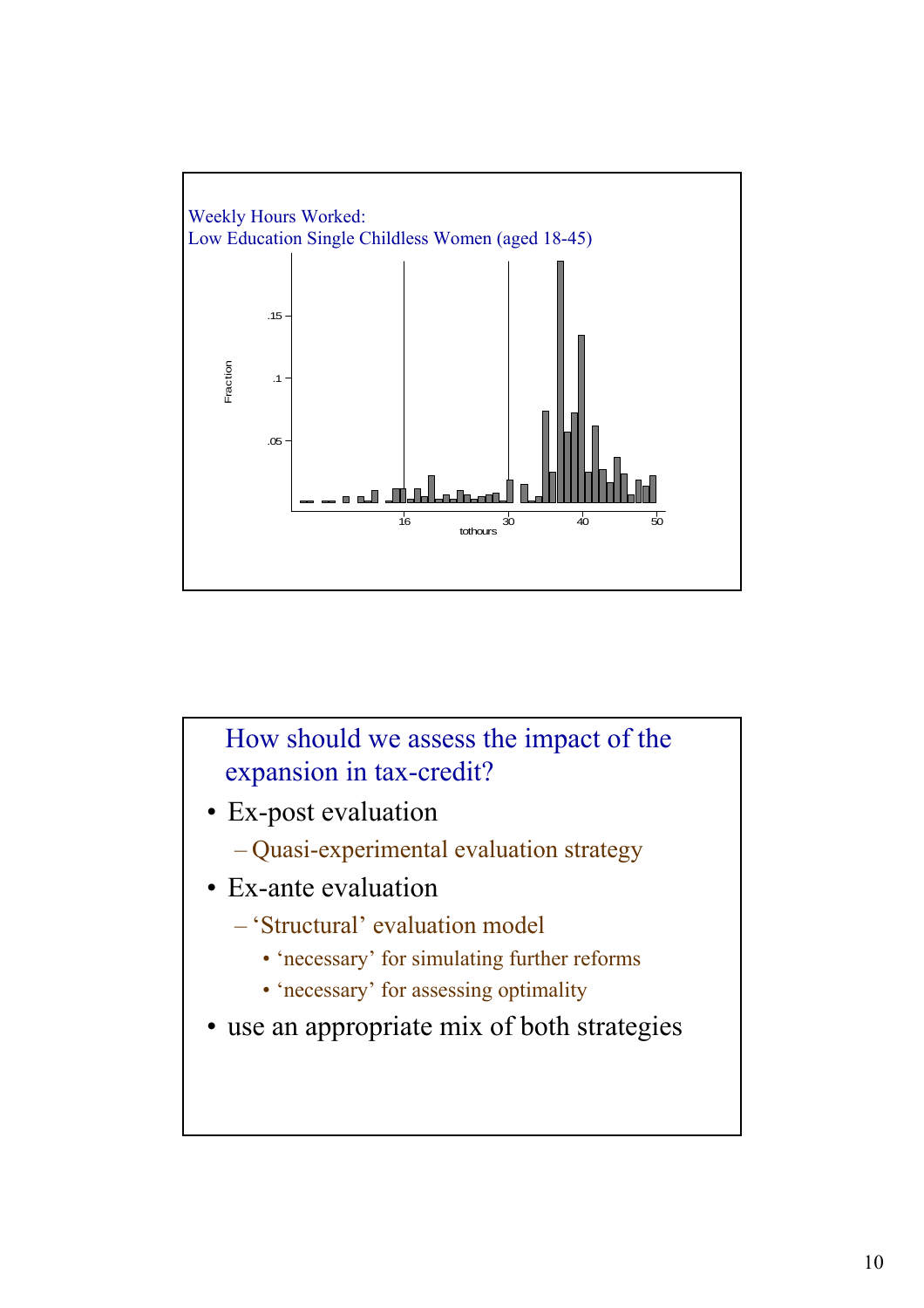

- Use Mirrlees optimal tax approach
- Suppose we wish to allocate £R to low income lone parents, how best should we do this?
- Need *robust* estimates of preferences
	- at least elasticities at *extensive* and *intensive* margins – Saez approximation/assumptions.
- Given elasticities, we can pose the question:
	- is the WFTC expansion 'optimal' for reasonable social welfare weights?
	- are there obvious aspects for improvement?

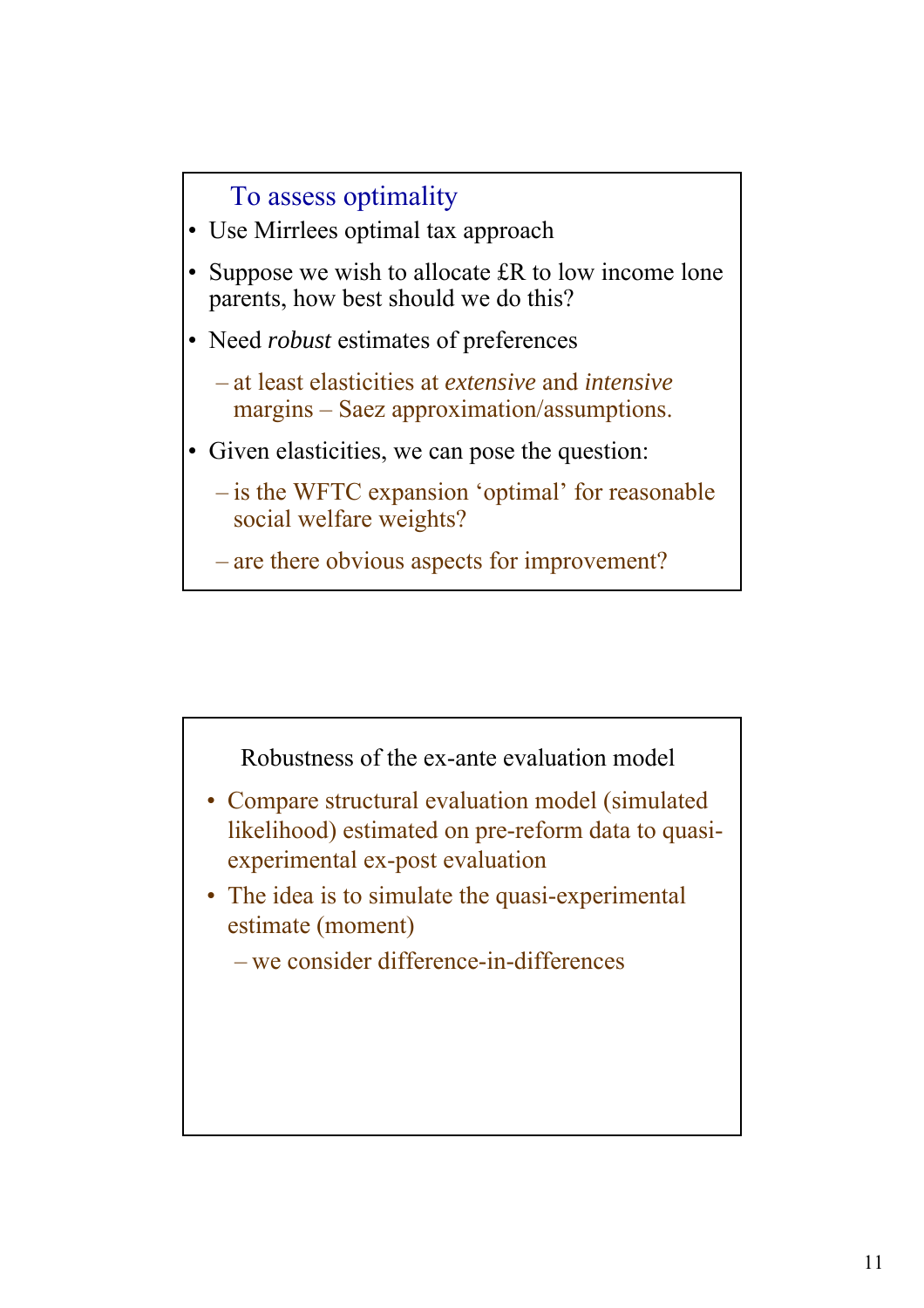

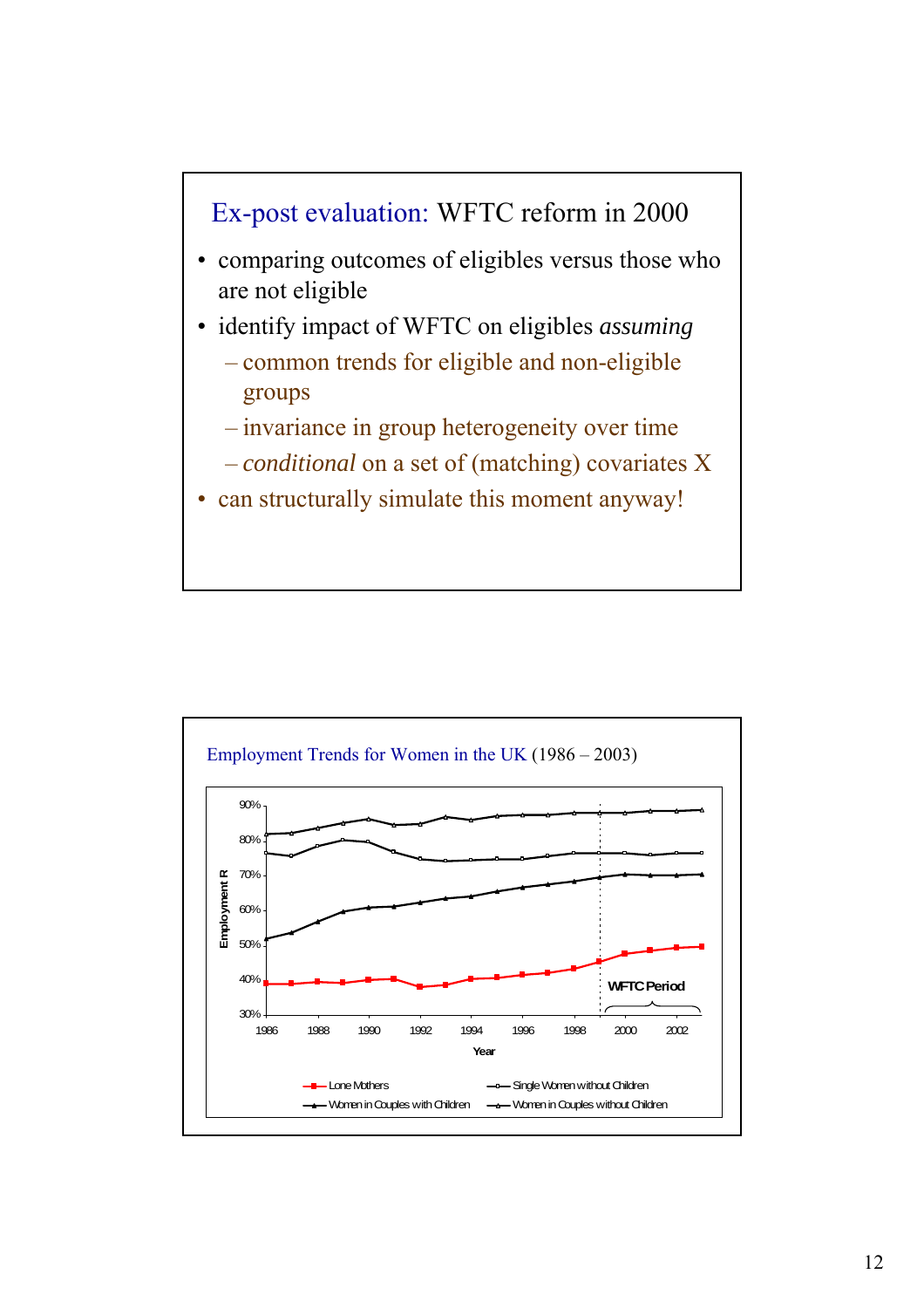|                  |                              | 1996   | 1997   | 1998   | 1999   | 2000   | 2001   | 2002   |
|------------------|------------------------------|--------|--------|--------|--------|--------|--------|--------|
| No children Work |                              | 0.753  | 0.762  | 0.769  | 0.770  | 0.774  | 0.767  | 0.775  |
|                  | Age                          | 26.789 | 26,906 | 26.799 | 26.957 | 27.104 | 27.317 | 27.450 |
|                  | Non-white                    | 0.073  | 0.077  | 0.080  | 0.084  | 0.091  | 0.098  | 0.102  |
|                  | Left education before 1      | 0.078  | 0.072  | 0.062  | 0.057  | 0.052  | 0.047  | 0.043  |
|                  | Left education at 16 or 1    | 0.394  | 0.381  | 0.375  | 0.375  | 0.363  | 0.353  | 0.356  |
|                  | <b>London and South-East</b> | 0.341  | 0.350  | 0.349  | 0.347  | 0.354  | 0.360  | 0.352  |
|                  | Rented accommodation         | 0.343  | 0.353  | 0.358  | 0.340  | 0.339  | 0.350  | 0.346  |
|                  | <b>Observations</b>          | 26243  | 24463  | 24410  | 23987  | 22558  | 23517  | 22846  |
| Children         | <b>Work</b>                  | 0.417  | 0.425  | 0.444  | 0.464  | 0.477  | 0.487  | 0.496  |
|                  | Age                          | 32.330 | 32.580 | 32.655 | 32.863 | 33.181 | 33.280 | 33.288 |
|                  | Non-white                    | 0.100  | 0.099  | 0.091  | 0.098  | 0.106  | 0.112  | 0.111  |
|                  | Left education before 1      | 0.209  | 0.196  | 0.189  | 0.169  | 0.154  | 0.161  | 0.155  |
|                  | Left education at 16 or 1    | 0.632  | 0.627  | 0.633  | 0.635  | 0.646  | 0.641  | 0.637  |
|                  | <b>London and South-East</b> | 0.285  | 0.285  | 0.285  | 0.293  | 0.294  | 0.303  | 0.301  |
|                  | Rented accommodation         | 0.686  | 0.704  | 0.708  | 0.696  | 0.697  | 0.694  | 0.676  |
|                  | Number of kids               | 1.783  | 1.785  | 1.791  | 1.784  | 1.778  | 1.776  | 1.794  |
|                  | Age of youngest child        | 6.187  | 6.249  | 6.272  | 6.414  | 6.592  | 6.612  | 6.676  |
|                  | <b>Observations</b>          | 14613  | 14172  | 14550  | 14343  | 13572  | 14097  | 13996  |

### Difference-in-Differences

suppose *F-1* is an inverse probability function, let *W=1*  denote eligibility and  $t=1$  after the program, consider:

$$
\alpha(X) = \{F^{-1}[E(Y|X, W=1, t=1)] - F^{-1}[E(Y|X, W=1, t=0)]\}
$$

$$
-\{F^{-1}[E(Y|X, W=0, t=1)] - F^{-1}[E(Y|X, W=0, t=0)]\}
$$

then use  $F$  and the empirical distribution of  $X$  for  $W=1$ to recover the average impact on the eligibles.

• cubic polynomial for propensity scores for each of the comparison groups.

• estimate impact using predicted outcome for three non-treatment cases for each of the matched treated observations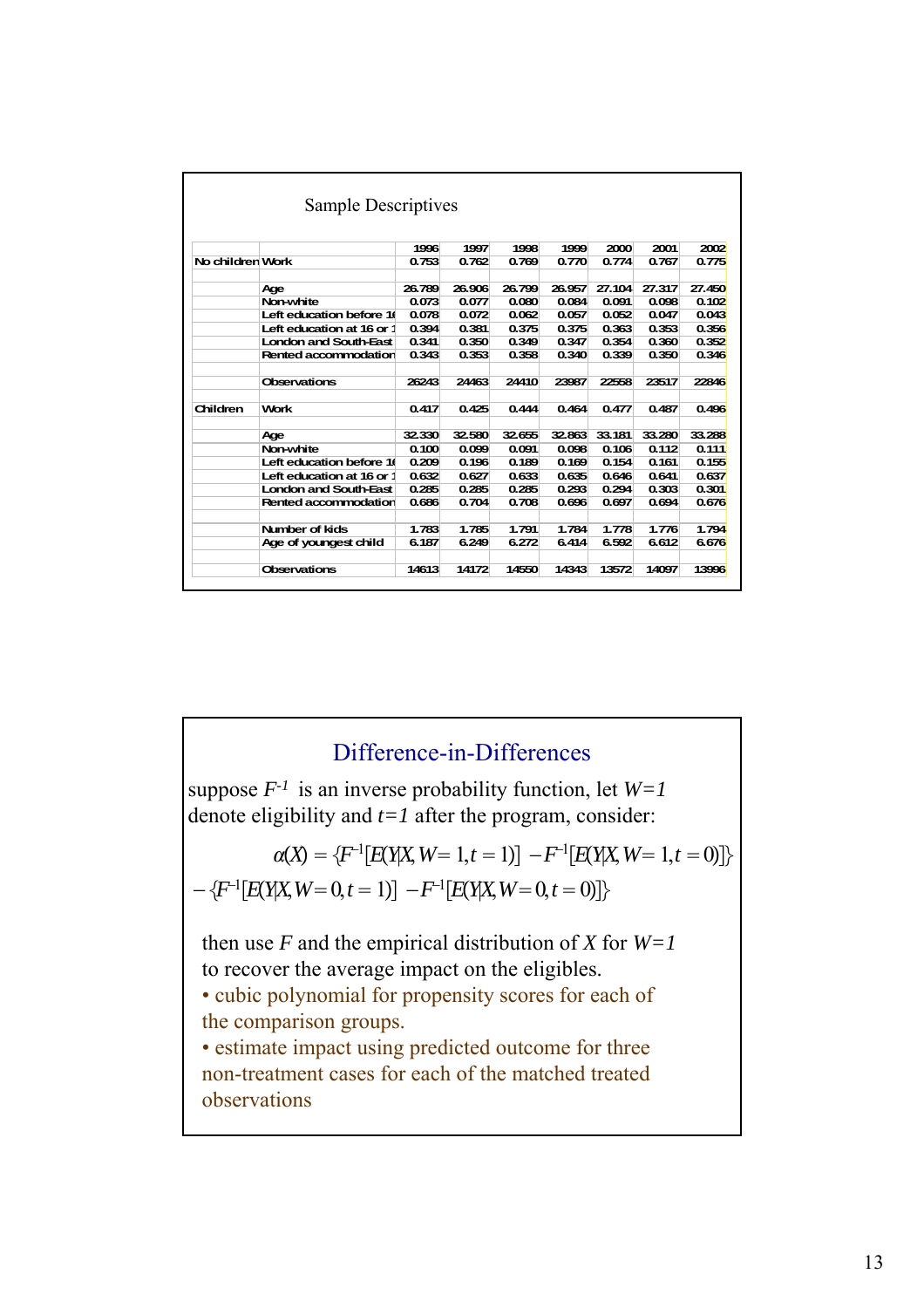| <b>Single Women</b>                         | <b>Marginal</b><br><b>Effect</b> | Standard<br>Error | <b>Sample Size</b> |
|---------------------------------------------|----------------------------------|-------------------|--------------------|
| Family<br><b>Resources</b><br><b>Survey</b> | 3.5                              | 1.55              | 25,163             |
| <b>Labour Force</b><br><b>Survey</b>        | 3.6                              | 0.53              | 233,208            |

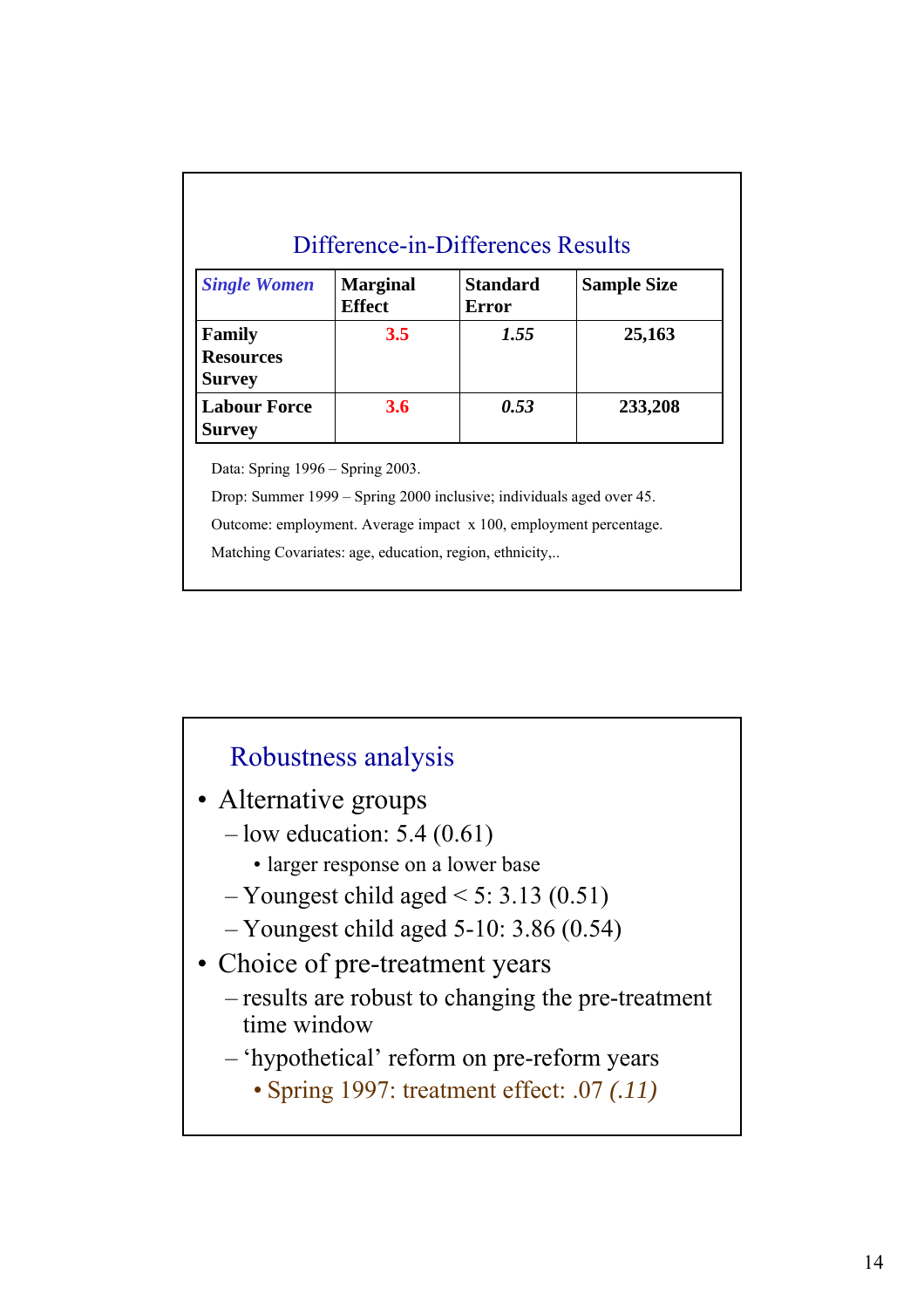## Structural analysis

- Data from 1995-2003 FRS
	- 1995-1999: pre-reform estimation data (ex-ante)
	- 2001-2003: 'post-reform' validation sample
		- model does not reject provided 'take-up' is modelled
	- Use complete sample for ex-ante analysis of 2004 reforms
- Variation: geographic, time, precise rules.
	- Tax and benefit system (accurate income/benefits)
	- Housing costs/benefits (local variation)
	- Local taxation

### Key features of the structural model

*main elements:*

- budget constraint tax/benefit interactions and take-up
- preferences discrete hours; flexible parametric utility
- heterogeneity demographics, age and unobserved het.
- fixed costs of work
- stigma/hassle costs take-up versus eligibility
- childcare costs
	- mixed-multinomial specification across discrete hours choices.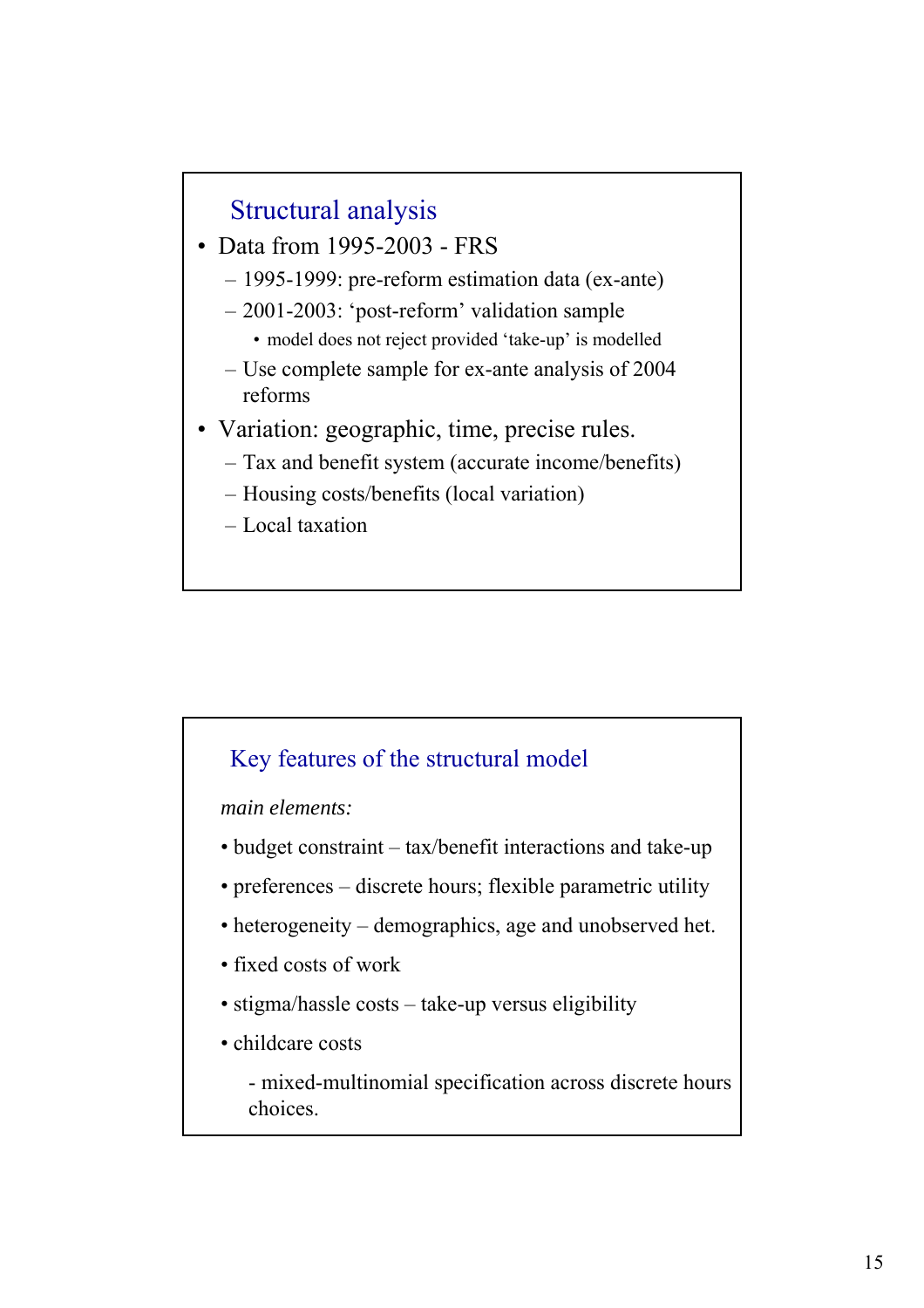

 $y_{hP} = wh + I - \Gamma(wh, IZ_{\Gamma}) + \Psi_0(w, h, IZ_{\Psi}) + P \cdot \Psi_1(w, h, IZ_{\Psi})$  $=\widetilde{y}_h + P \cdot \Psi_1(w, h, I | Z_V),$ let  $E_h = 1(\Psi_1 > 0)$ additional term:  $\eta = X_{\eta} \beta_{\eta} + u_{\eta}$  cost' of receiving in-work support Net Income Schedule and Program Participation be an indicator of entitlement at hours h. P=1 if participate in program  $U_P(h, y_{hP}, P, C) = \alpha_{11}(\widetilde{y}_h + P \cdot \Psi_1 - C)^2 + \alpha_{22}h^2 + \alpha_{12}(\widetilde{y}_h + P \cdot \Psi_1 - C) \cdot h$  $+\beta_1(\widetilde{y}_h + P \cdot \Psi_1 - C) + \beta_2 h + \varepsilon_{hP} - (P \cdot E_h) \cdot \eta$  $= U(h, \widetilde{y}_h + P \cdot \Psi_1 - C) - (P \cdot E_h) \cdot \eta,$ important in structural simulation of increasing generosity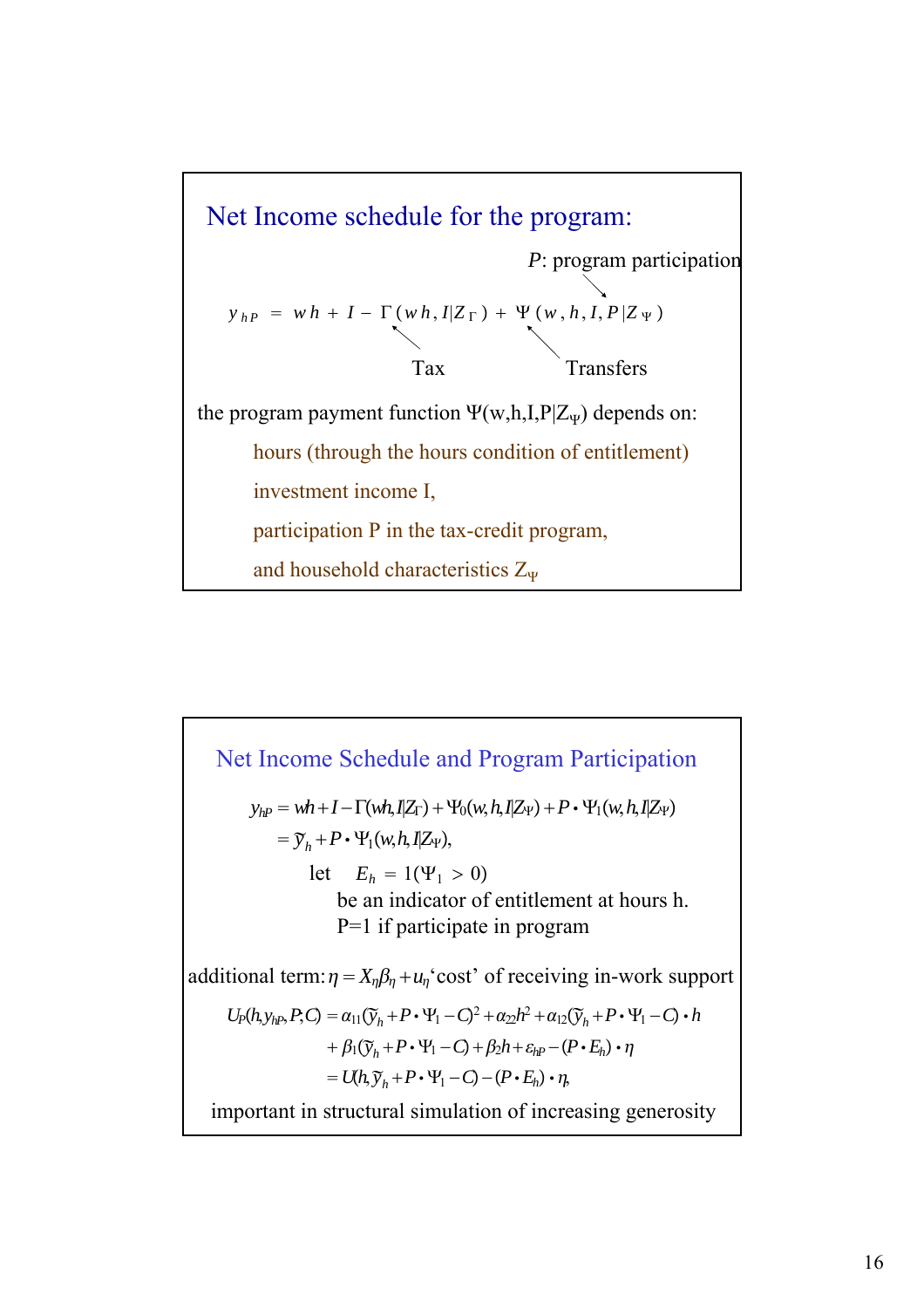$U(h, y_{hP}) \approx \alpha_{11} y_{hP}^2 + \alpha_{22} h^2 + \alpha_{12} y_{hP} h + \beta_{1} y_{hP} + \beta_{2} h + \varepsilon_{hP}$ Stochastic specification and discrete hours payoff 'utility' for each hours point:  $h \in \{h_1, \ldots, h_J\}$  $\beta_1 = X_1 \beta_{1x} + u_y$  $\beta_2 = X_2 \beta_{2x} + u_h$  $\alpha_{11} = X_{11} \alpha_{11x}$  $\alpha_{22} = X_{22}\alpha_{22x}$  $\alpha_{12} = X_{12} \alpha_{12}$ <sup>x</sup> discrete hours alternatives:

# Utility 'cost' of receiving in-work support Program Participation  $\eta = X_n \beta_n + u_n$  $U_P(h_j, \widetilde{y}_{h_j} + \Psi_1 - C, P = 1) > U(h_j, \widetilde{y}_{h_j} - C).$ claim  $\Psi_1$  in FC/WFTC at hours  $h_j$  if: *n* < *U*(*h<sub>j</sub>*, $\widetilde{y}_{h_j}$  +  $\Psi_1$  − *C*) − *U*(*h<sub>j</sub>*, $\widetilde{y}_{h_j}$  − *C*) utility cost among those who choose to claim WFTC must not exceed the utility gain from receipt of WFTC transfer income relative to non-receipt:  $u_{\eta} < \Omega_U$  where  $\Omega_U = U(h_j, \tilde{y}_{h_j} + \Psi_1 - C) - U(h_j, \tilde{y}_{h_j} - C) - X_{\eta} \beta_{\eta}$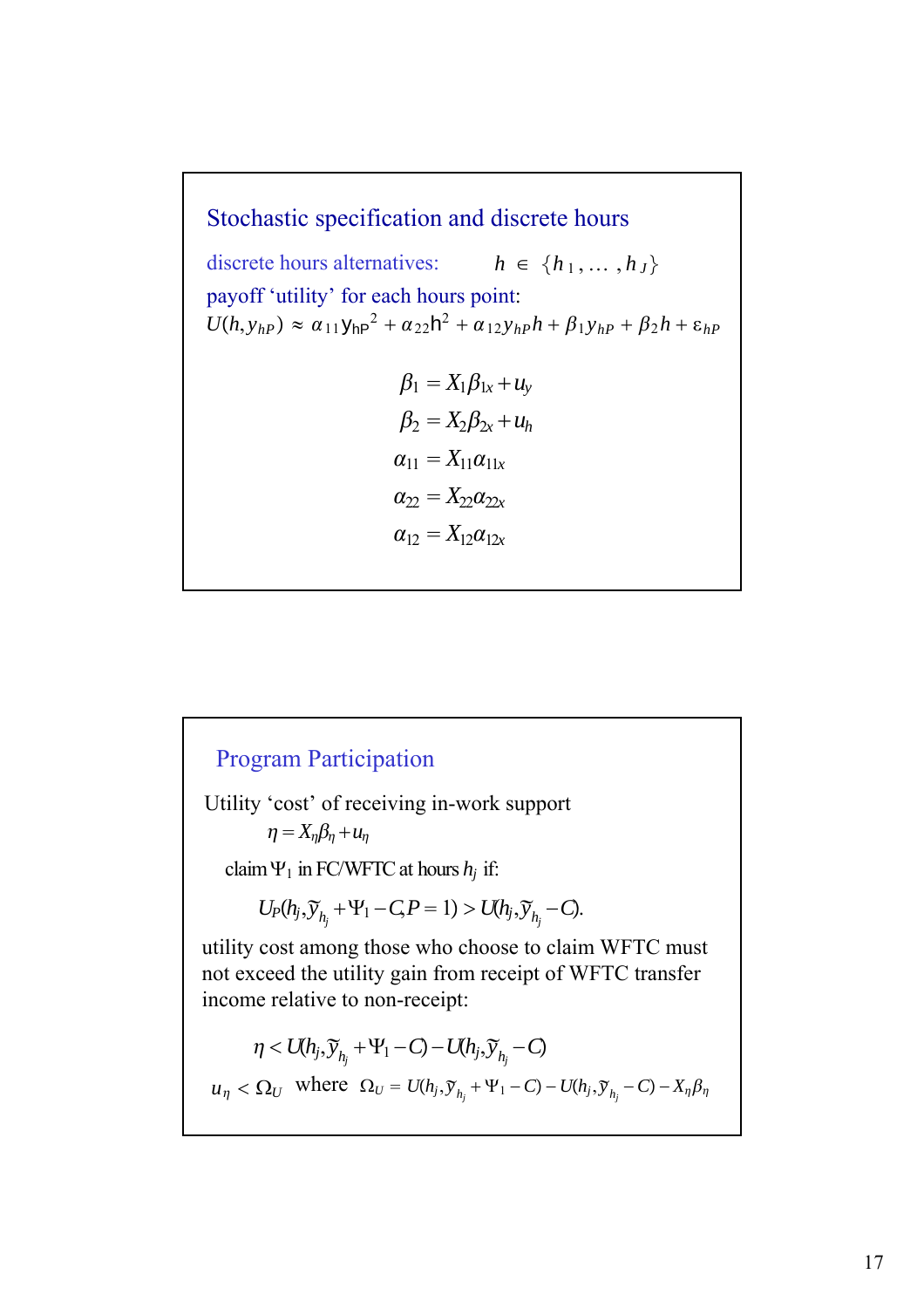Probability specification and likelihood  
\n
$$
\log L = \sum_{i} \log \int_{u_{-i\eta_{i}}} \int_{u_{\eta} < \Omega_{U}} \prod_{j} \Pr(h = h_{j}, P = 1 | X, u)^{1/(i=h_{j}, E_{h_{j}} = 1, P=1)} f(u_{\eta}) du_{\eta}
$$
\n
$$
+ \int_{u_{\eta} > \Omega_{U}} \prod_{j} \Pr(h = h_{j}, P = 1 | X, u)^{1/(i=h_{j}, E_{h_{j}} = 1, P=0)} f(u_{\eta}) du_{\eta}
$$
\n
$$
+ \int_{u_{\eta}} \prod_{j} \Pr(h = h_{j}, P = 1 | X, u)^{1/(i=h_{j}, E_{h_{j}} = 0)} f(u_{\eta}) du_{\eta}
$$
\nwhere  $u_{-u_{\eta}} = (u_{w}, u_{cc}, u_{y}, u_{h})$ 

| Elasticities by 'Earnings' Class/Hours |        |                |        |        |        |  |  |  |
|----------------------------------------|--------|----------------|--------|--------|--------|--|--|--|
| Earnings                               |        | $\overline{2}$ | 3      | 4      | 5      |  |  |  |
| Class                                  | (10)   | (19)           | (26)   | (33)   | (40)   |  |  |  |
| Extensive                              | 0.376  | 0.425          | 0.460  | 0.649  | 0.555  |  |  |  |
|                                        | (.129) | (.072)         | (.056) | (.053) | (.035) |  |  |  |
| Intensive                              |        | 0.2403         | 0.1816 | 0.1485 | 0.0978 |  |  |  |
|                                        |        | (.091)         | (.072) | (.071) | (.054) |  |  |  |

£4.80 per hour wage hours/earnings class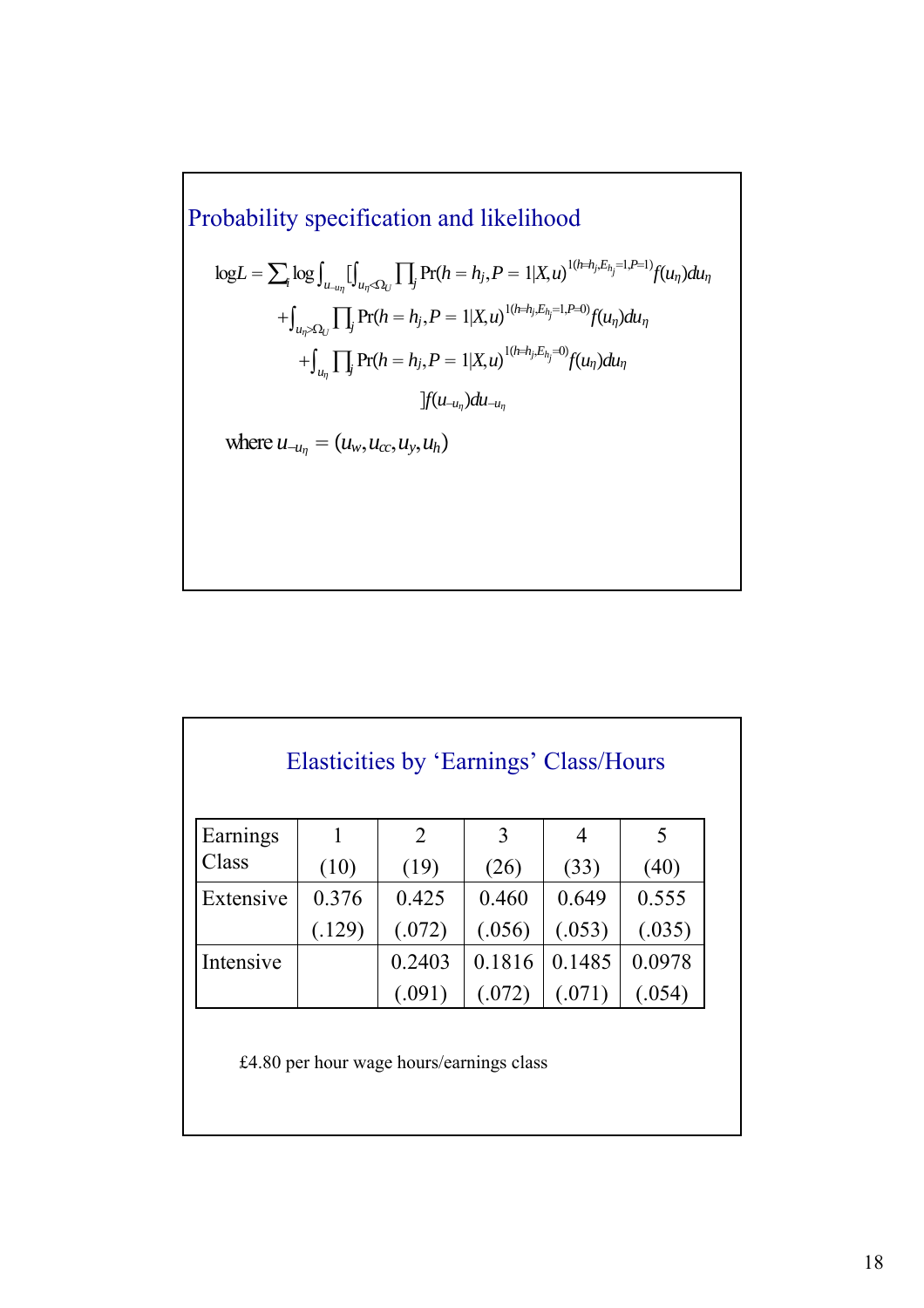|                 |                  |             | Post-WFTC        |                            |              |
|-----------------|------------------|-------------|------------------|----------------------------|--------------|
|                 |                  | Not working | <b>Part Time</b> | <b>Full</b><br><b>Time</b> | <b>Total</b> |
|                 | Not working      | 51.90       | 1.95             | 2.71                       | 56.56        |
| <b>Pre-WFTC</b> | <b>Part Time</b> | 0.00        | 20.84            | 1.47                       | 22.31        |
|                 | <b>Full Time</b> | 0.00        | 0.93             | 20.20                      | 21.13        |
|                 | <b>Total</b>     | 51.90       | 23.72            | 24.37                      | 100.00       |

|                           | All                               |         | <b>Age of Youngest Child</b> |                         |       |
|---------------------------|-----------------------------------|---------|------------------------------|-------------------------|-------|
|                           |                                   | $0 - 2$ |                              | $3-4$ 5-10 11+          |       |
| Change in employment rate | 4.66                              |         |                              | $3.60$ $5.15$ $5.64$    | 3.98  |
|                           | (.25)                             |         |                              | $(.33)$ $(.41)$ $(.64)$ | (.47) |
| Average change in hours:  |                                   |         |                              |                         |       |
| <b>Unconditional</b>      | 1.63                              | 1.10    | 1.56 1.97                    |                         | 1.65  |
| <b>Workers only</b>       | 0.75                              | 0.75    | 0.70                         | 0.91                    | 0.65  |
|                           | Estimated on pre-reform FRS data; |         |                              |                         |       |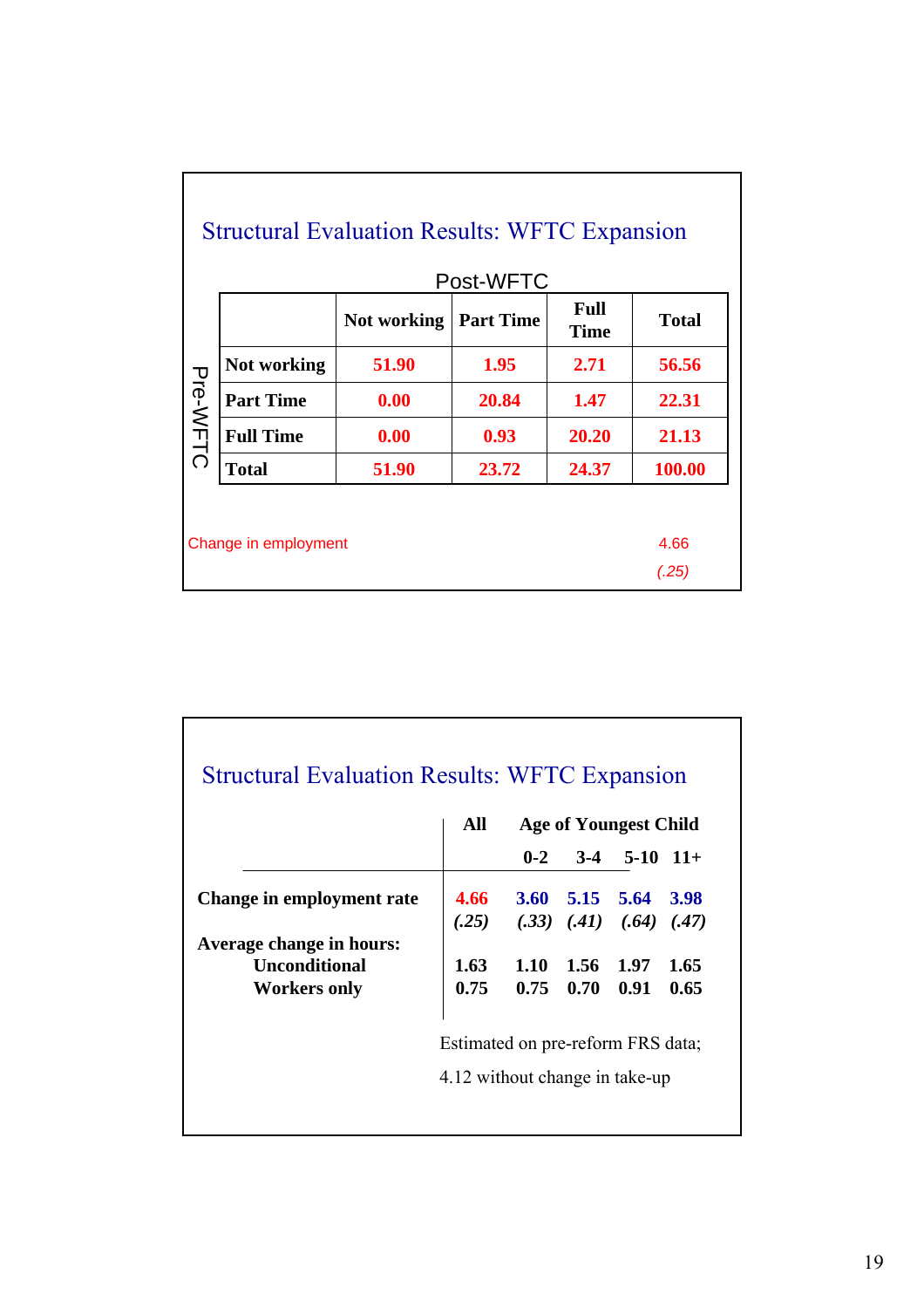|                           | All<br>Age of Youngest Child      |         |                      |                              |       |
|---------------------------|-----------------------------------|---------|----------------------|------------------------------|-------|
|                           |                                   | $0 - 2$ |                      | $3-4$ 5-10 11+               |       |
| Change in employment rate | <b>3.48</b>                       |         |                      | $2.12 \quad 3.29 \quad 4.08$ | 3.70  |
|                           | (.23)                             |         |                      | $(.31)$ $(.42)$ $(.67)$      | (.45) |
| Average change in hours:  |                                   |         |                      |                              |       |
| <b>Unconditional</b>      | 1.22                              |         | $0.66$ $0.91$ $1.45$ |                              | 1.56  |
| <b>Workers only</b>       | 0.57                              |         | $0.47 \quad 0.40$    | 0.68                         | 0.63  |
|                           | Estimated on pre-reform FRS data; |         |                      |                              |       |
|                           | 3.12 without change in take-up    |         |                      |                              |       |

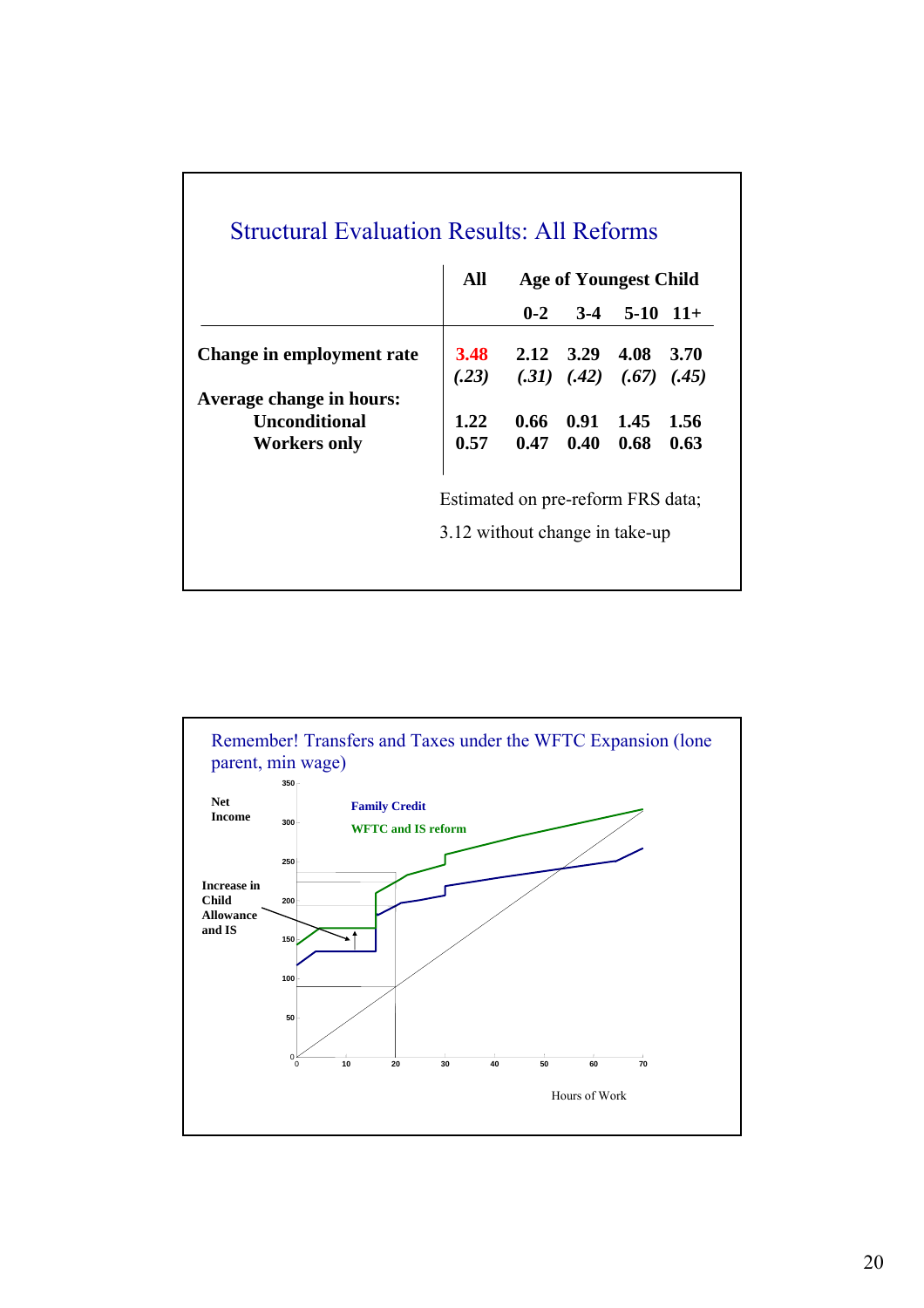

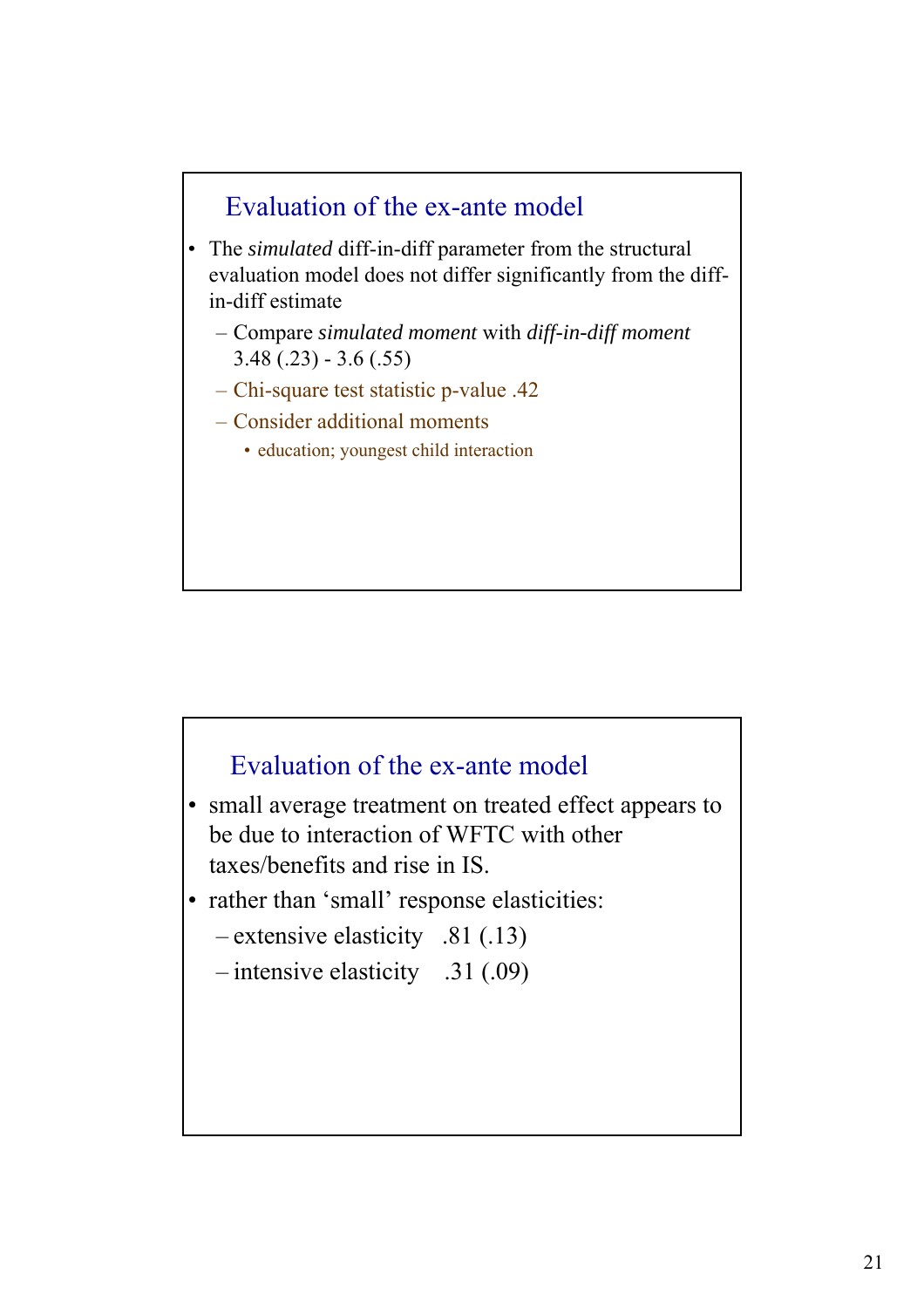

- Assume we want to redistribute '£R' to low ed. lone parents, what is the 'optimal' way to do this?
- Recover optimal tax/credit schedule in terms of earnings
	- use approximation in terms of extensive and intensive elasticities at different earnings
	- as 'first step' in a Mirrlees optimal tax problem
- Given elasticities at extensive and intensive margin, we can pose the question:

– is the WFTC expansion 'optimal' for reasonable social welfare weights?

### Optimal Structure

- Suppose we distinguish two groups
	- 'low' or 'no' earners: group 0
	- 'higher' earners: group 1
- Suppose the social welfare weight is higher for low earners, group 0
- Choose transfers and taxes T to maximise welfare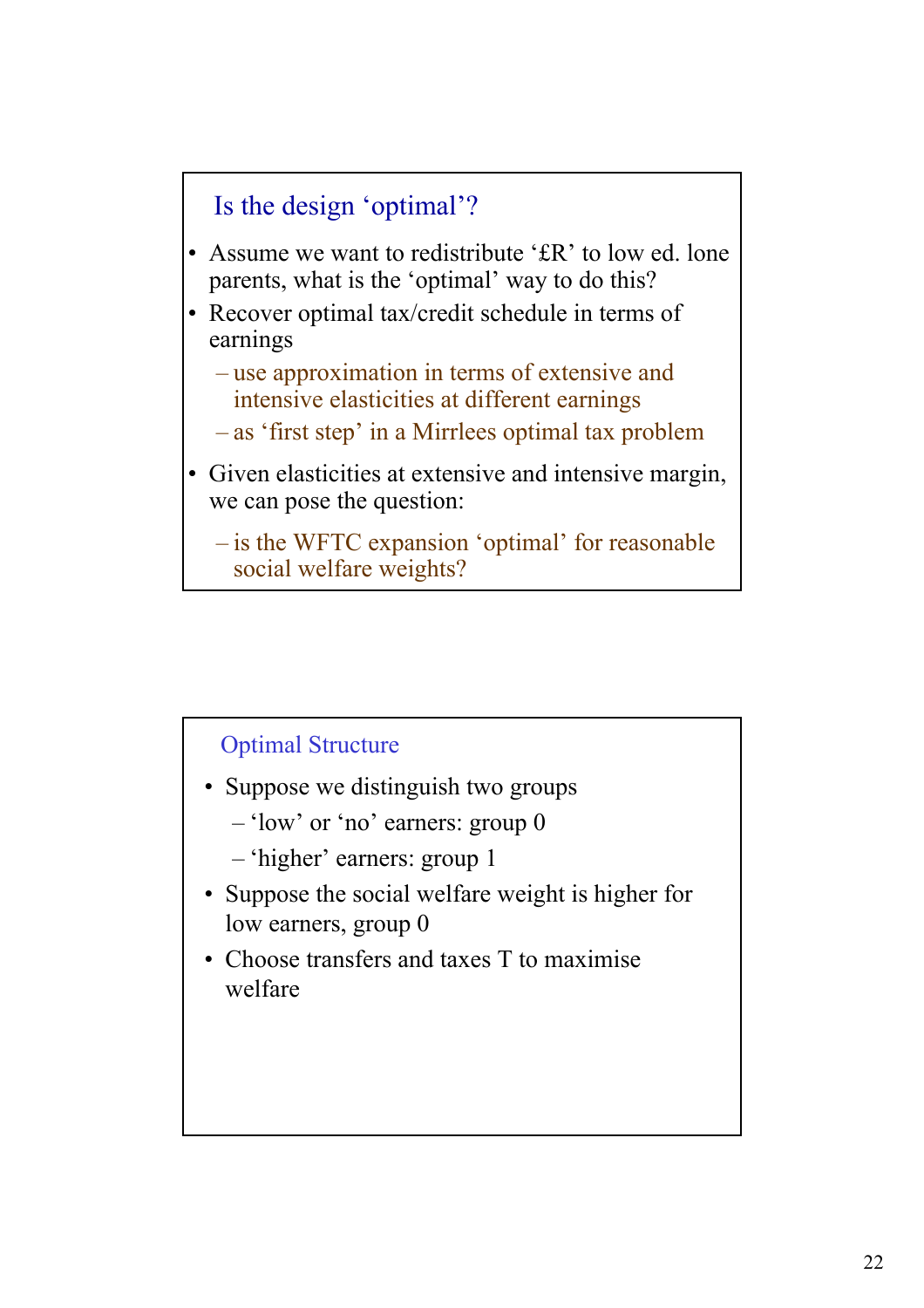Optimal design gives

$$
\frac{T_1 - T_0}{c_1 - c_0} = \frac{(g_0 - 1)}{\zeta_1}
$$

 $\zeta_i$  is the labour supply elasticity

*g*<sup>0</sup> is the social welfare weight

*-T* is the subsidy given to that group

c is the net of tax income for that group

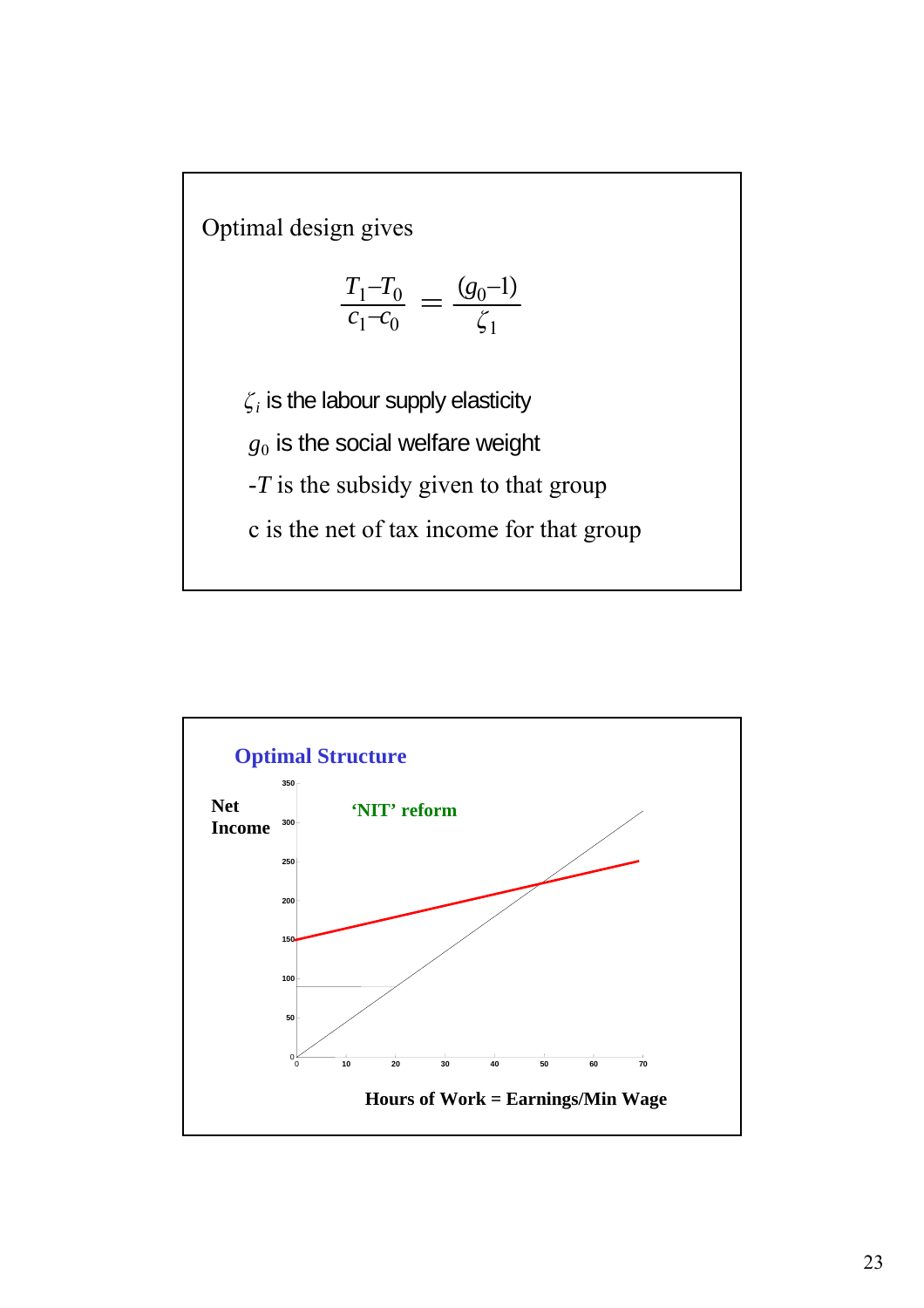Suppose we distinguish 'non-employed', 'low earners' and 'higher' earners, 0, 1, 2 .. etc

$$
\frac{T_i - T_{i-1}}{c_i - c_{i-1}} = \frac{1}{\zeta_i} \sum_{j=i}^{I} \left[ 1 - \hat{g}_j \right]
$$

where

$$
\widehat{g}_j = g_j + \eta_j \; k
$$

 $\zeta_i$  is the intensive elasticity,  $\eta_i$  is the extensive elasticity note that a 'large' extensive elasticity can 'turn around' impact of social weights - implying an optimal tax  $\frac{\text{credit}}{\text{structure}} - e.g.$  a higher transfer to lower skilled workers than to those out of work

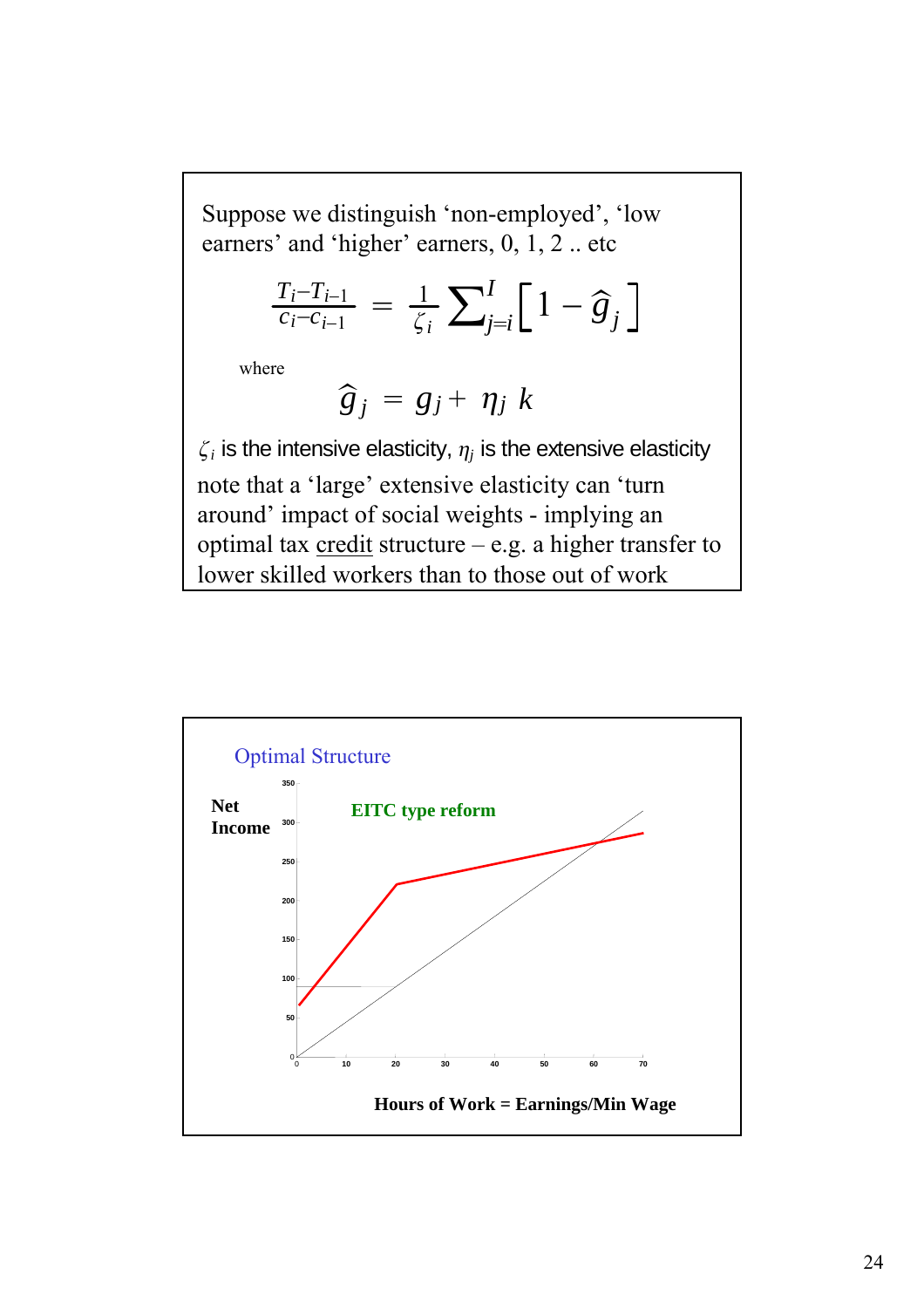| Implied Social Welfare Weights by 'Earnings'<br><b>Class</b> |      |                                                          |                                       |               |                |      |  |  |
|--------------------------------------------------------------|------|----------------------------------------------------------|---------------------------------------|---------------|----------------|------|--|--|
| Earnings                                                     | 0    |                                                          | $\overline{2}$                        | $\mathcal{E}$ | $\overline{4}$ | 5    |  |  |
| Class                                                        |      | (10)                                                     | (19)                                  | (26)          | (33)           | (40) |  |  |
| <b>WFTC</b>                                                  | 1.27 | .90                                                      | 1.11                                  | .93           | 1.02           | .80  |  |  |
| with IS                                                      |      |                                                          |                                       |               |                |      |  |  |
| <b>WFTC</b>                                                  | 1.10 | .93                                                      | 1.06                                  | .92           | 1.02           | .81  |  |  |
| alone                                                        |      |                                                          |                                       |               |                |      |  |  |
|                                                              |      | (minimum wage is $£4.30$ )<br>Lone parent; child aged 4. | £5 per hour wage hours/earnings class |               |                |      |  |  |

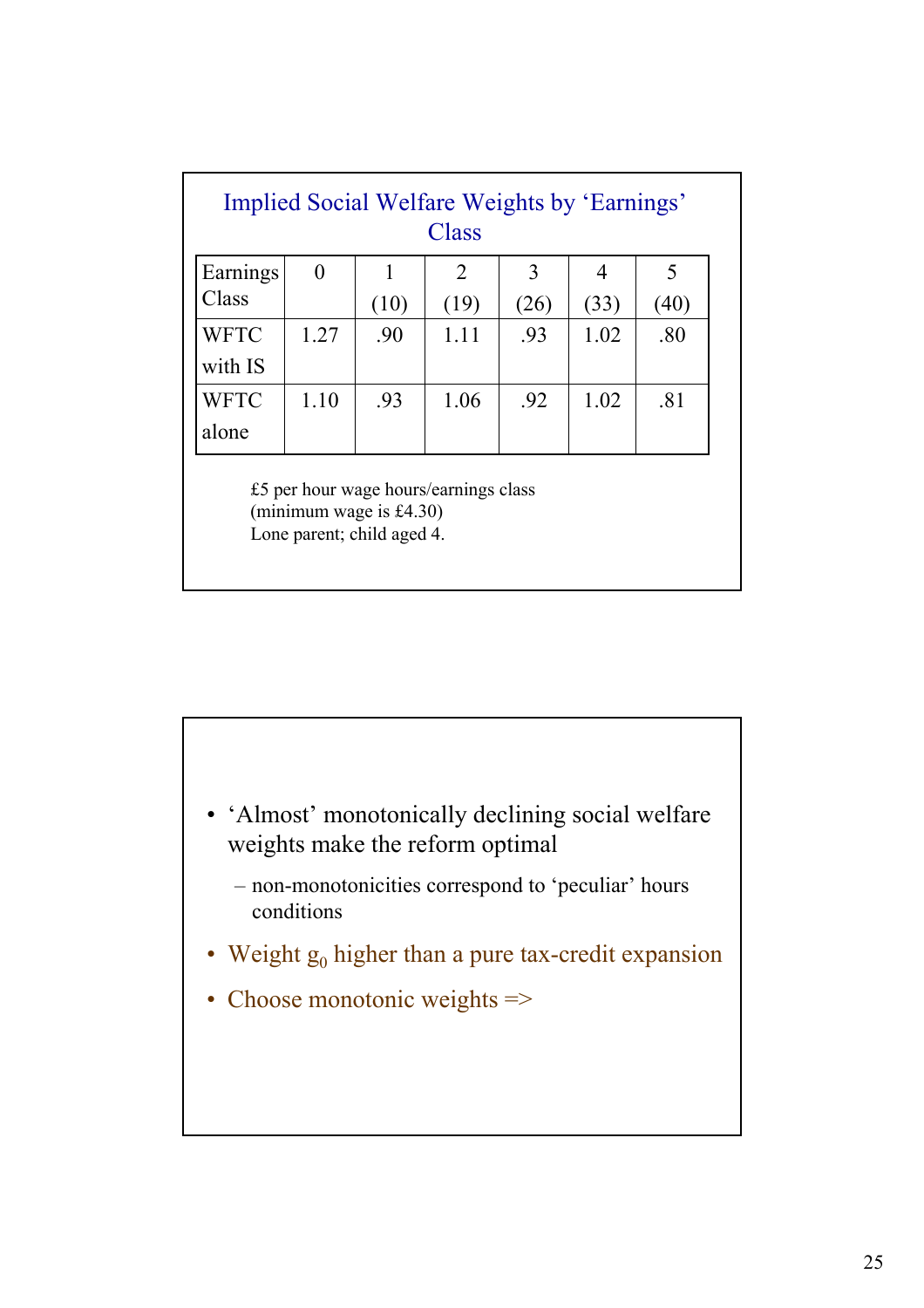

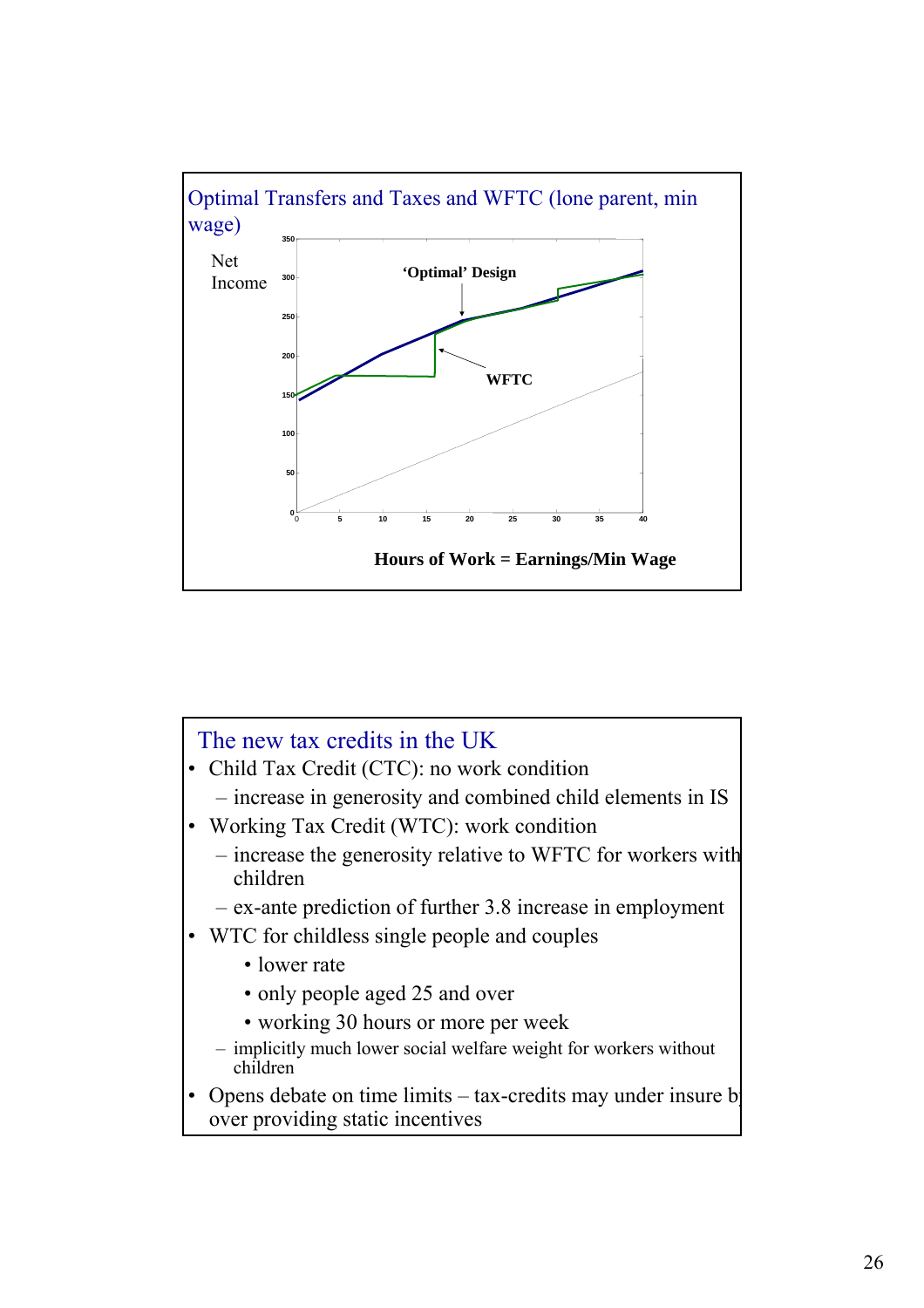### Summary

- Empirically robust elasticities and knowledge of the full tax and benefit system can can easily reconcile EITC and WFTC 'puzzle'.
- Can justify the WFTC expansion even with social welfare weights that decline monotonically with income – except for hours conditions.
- Contrast with implicit social welfare weights for the EITC expansions in the US.
- Contrast to the 2004 WTC/CTC expansions UK for individuals with and *without* children

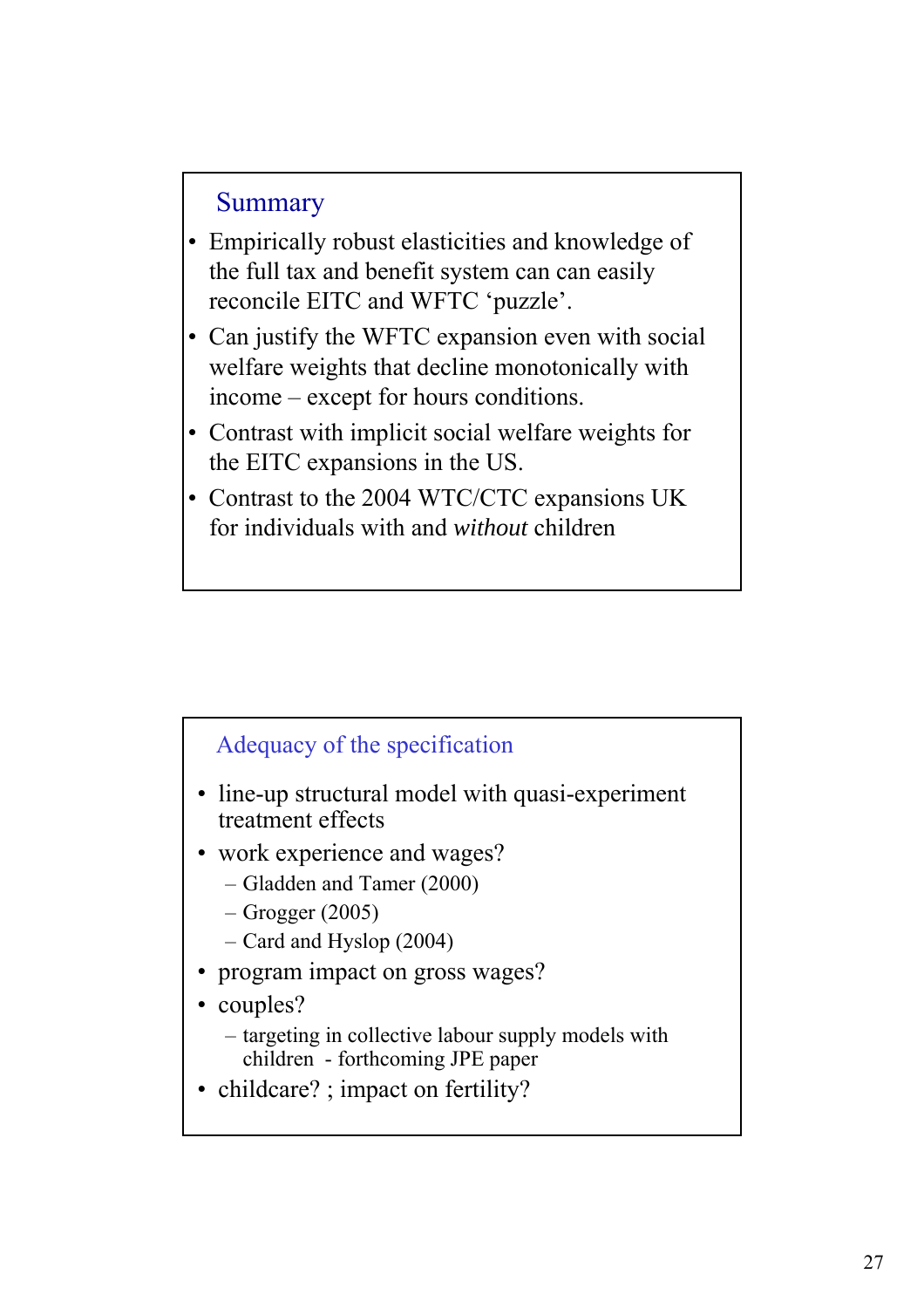#### *Some References:*

Beaudry, P., and C. Blackorby (2000), "Taxes and Employment Subsidies in Optimal Redistribution Programs," Discussion Paper 22, UBC, October.

Besley, T. and S. Coate (1992), "Workfare versus Welfare: Incentive Arguments for Work Requirement in Poverty Alleviation Programs", *American Economic Review*, 82(1), 249-261.

Blundell, R. (2001), "Welfare-to-Work: Which Policies Work and Why?" *Keynes Lecture in Economics*, 2001.

Blundell, R.W., Duncan, A. and Meghir, C. (1998), "Estimating Labour Supply Responses using Tax Policy Reforms", *Econometrica*, 66, 827-861.

Blundell, R, Duncan, A, McCrae, J and Meghir, C. (2000), "The Labour Market Impact of the Working Families' Tax Credit", *Fiscal Studies*, 21(1).

Blundell, R. and Hoynes, H. (2004), "In-Work Benefit Reform and the Labour Market", in Richard Blundell, David Card and Richard .B. Freeman (eds) *Seeking a Premier League Economy*. Chicago: University of Chicago Press.

Blundell, R. and MaCurdy (1999), "Labour Supply: A Review of Alternative Approaches", in Ashenfelter and Card (eds), *Handbook of Labour Economics*, Elsevier North-Holland.

Brewer, M. (2003), "The New Tax Credits", *IFS Briefing Note* No. 25, www.ifs.org.uk

Blundell, R. Brewer, M. A. Duncan and A. Shephard (2003), "Analysing the impact of in-work support on labour supply and programme participation", IFS report to Inland Revenue, December.

Card, David and Philip K. Robins (1998), "Do Financial Incentives Encourage Welfare Recipients To Work?", *Research in Labor Economics*, 17, pp 1-56.

Chone, P., and G. Laroque (2003): "Optimal Incentives for Labor Force Participation," Discussion Paper 25, *Journal of Public Economics*.

Diamond, P. (1980): "Income Taxation with Fixed Hours of Work," *Journal of Public Economics*, 13, 101-110.

Eissa, Nada and Jeffrey Liebman (1996), "Labor Supply Response to the Earned Income Tax Credit", *Quarterly Journal of Economics*, CXI, 605-637.

Immervoll, H. Kleven, H. Kreiner, C, and Saez, E. (2004), `Welfare Reform in European Countries: A Micro-Simulation Analysis' CEPR DP 4324, forthcoming *Economic Journal.*

Keane, M.P. and Moffitt, R. (1998), "A Structural Model of Multiple Welfare Program Participation and Labor Supply", *International Economic Review*, 39(3), 553-589.